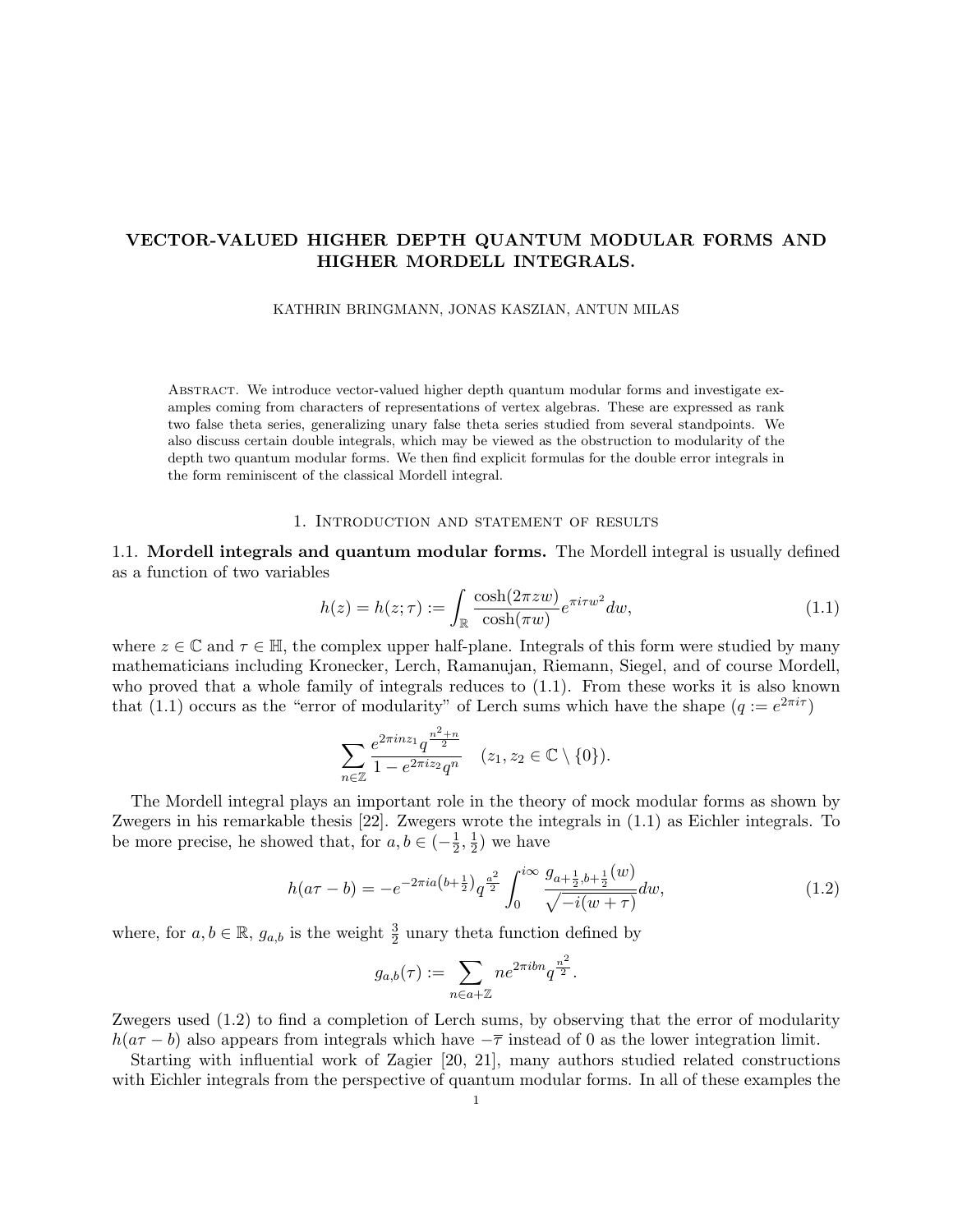non-holomorphic part (or "companion") is given as

$$
\int_{-\overline{\tau}}^{i\infty} \frac{f(w)}{(-i(\tau+w))^{\frac{3}{2}}} dw,
$$

where f is a cuspidal theta function of weight  $\frac{1}{2}$  or  $\frac{3}{2}$ .

The main motivation for this paper is to extend this well-known connection between Eichler and Mordell integrals to higher dimensions by using multiple integrals. We provide several explicit examples of this connection in the context of higher depth quantum modular forms introduced by the authors in [2] (see also [1]).

1.2. Vertex algebras and modular invariance of characters. Another, somewhat unrelated, motivation for this project comes from the study of characters in non-rational conformal field theories, where the modularity (or lack thereof) plays an important role.

There is already a growing body of research exploring the modularity of characters beyond the rational vertex operator algebras [8, 9, 10, 11, 18]. One general feature of these irrational theories is that they admit typical modules (labelled by a continuous parameter) and atypical modules (parametrized by a discrete set which is mostly infinite). When it comes to modular transformation properties, the S-transformation (with  $S := \begin{pmatrix} 0 & -1 \\ 1 & 0 \end{pmatrix} \in SL_2(\mathbb{Z})$ ) of a character may produce both typical and atypical characters. So we expect that

$$
\operatorname{ch}[M] \left( -\frac{1}{\tau} \right) = \int_{\Omega} S_{M,\nu} \operatorname{ch}[M_{\nu}](\tau) d\nu + \sum_{j \in \mathcal{D}} \alpha_{M,j} \operatorname{ch}[M_{j}](\tau), \tag{1.3}
$$

where  $\text{ch}[M_i]$  are atypical and  $\text{ch}[M_{\nu}]$  are typical characters. Note that the typical characters often have the form  $\text{ch}[M_{\nu}] = \frac{q^{\frac{\nu^2}{2}}}{\eta(\tau)^m}$ , where  $\eta(\tau) := q^{\frac{1}{24}} \prod_{n \geq 1} (1 - q^n)$  is Dedekind's  $\eta$ -function. Moreover  $\Omega$  and  $\mathcal D$  are domains parametrizing typicals and atypicals representations, respectively. The reader should exercise caution here – in some examples formulas like  $(1.3)$  only exist as formal distributions [10]. Also, as divergent integrals might appear, it is sometimes necessary to introduce additional variables (as in [8]) to ensure convergence.

This type of generalized modularity is known to hold for characters of certain representations of the affine Lie superalgebras  $\text{sl}(n|1)$  for  $\mathcal{N} = 2$  and  $\mathcal{N} = 4$  superconformal algebras at admissible levels [18, 15]. In this work atypical characters transform as in (1.3) such that the integral part is a Mordell-type integral, which is essentially a consequence of Zwegers' thesis [22].

In this paper we take a slightly different point of view. As many important (algebraic, analytic and categorical) properties of rational vertex algebras are captured by the entries of the S-matrix (e.g. quantum dimensions, fusion rules), we expect that the full asymptotic expansion of characters and their quotients play a pivotal role for irrational theories. More precisely, we believe that these higher coefficients in the asymptotics determine the "fusion variety" via resummation and regularization. The latter was introduced by Creutzig and the third author [8]. As shown in [4], considerations of asymptotic expansion of characters naturally lead to quantum modular forms.

We now explain, with an example, how the concept of quantum modular forms can be used to obtain  $(1.3)$ . For this we consider the  $(1, p)$ -singlet algebra and its characters. As explained in [8, 11], this vertex algebra admits typical and atypical representations. The characters of atypical representations  $M_{r,s}$  are essentially false theta functions. To be more precise, for  $1 \leq s \leq p-1$  and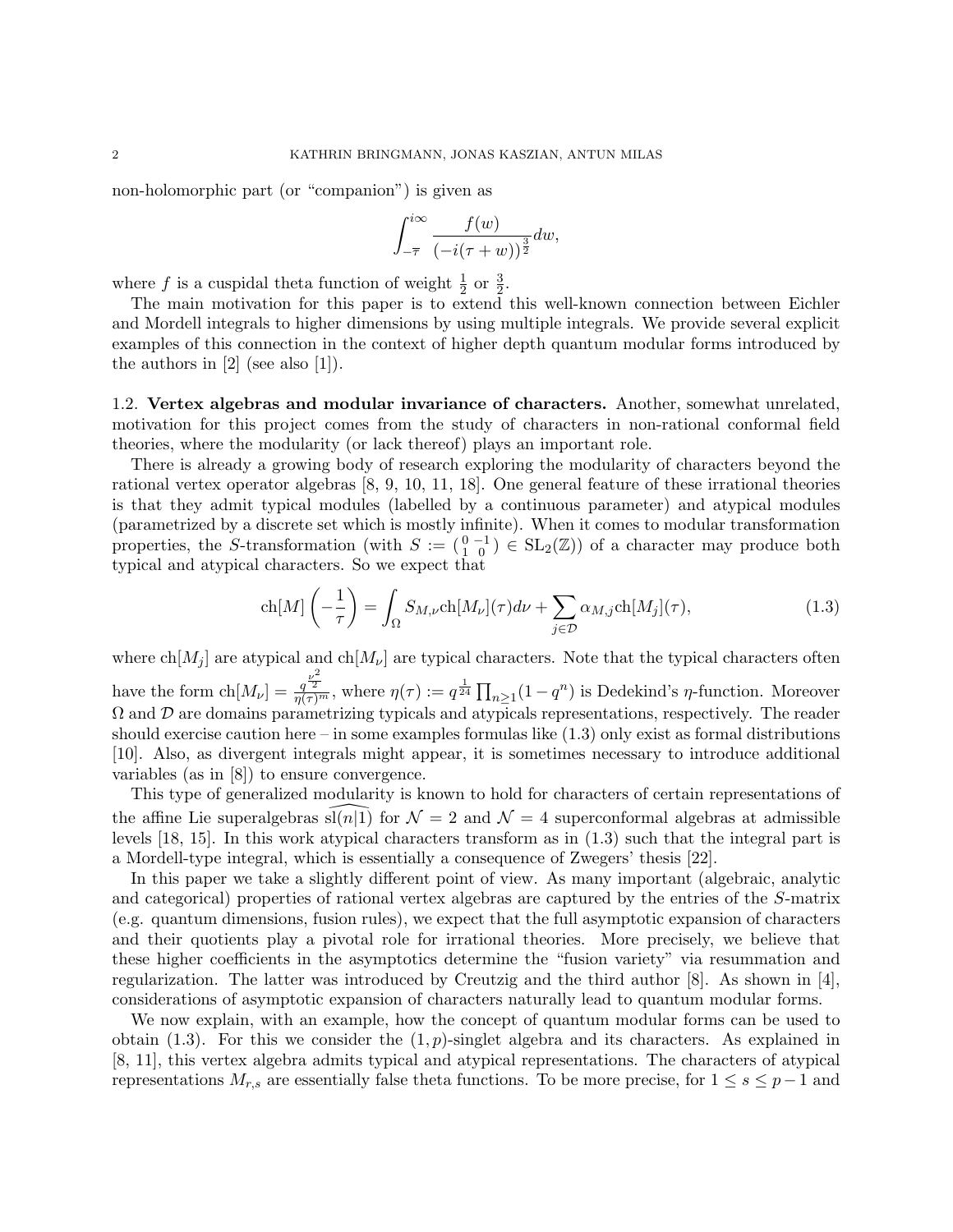$r \in \mathbb{Z}$ , we have

$$
ch[M_{r,s}](\tau) = \frac{1}{\eta(\tau)} \sum_{n\geq 0} \left( q^{\frac{1}{4p}(2pn-s-pr+2p)^2} - q^{\frac{1}{4p}(2pn+s-pr+2p)^2} \right).
$$

Two of the authors have already proven in [4] that these characters are mixed quantum modular forms, in the sense that  $\mathcal{M}_{r,s}(\tau) := \eta(\tau)ch[M_{r,s}](\tau)$  is a weight  $\frac{1}{2}$  quantum modular form whose companion (expressed as an Eichler integral) agrees with the original false theta function. To be more precise, if we write the asymptotic expansion of the false theta function  $f$  as  $(\frac{h}{k} \in \mathbb{Q}, N \in \mathbb{N}_0)$ 

$$
f\left(\frac{h}{k} + it\right) = \sum_{n=0}^{N-1} a_{h,k}(n)t^n + O(t^N),
$$

then the Eichler integral  $q$  has the expansion

$$
g\left(\frac{h}{k} + it\right) = \sum_{n=0}^{N-1} a_{-h,k}(n)(-t)^n + O(t^N).
$$

to all orders when expanding at roots of unity. This allows us to transfer modularity questions for characters to better behaved companions  $\mathcal{M}_{r,s}^*$  as illustrated in the following

*Example.* For  $1 \leq s \leq p-1$ , we have

$$
\mathcal{M}_{1,s}^*(\tau) - \frac{1}{\sqrt{-i\tau}} \sqrt{\frac{2}{p}} \sum_{k=1}^{p-1} \sin\left(\frac{\pi k(p-s)}{p}\right) \mathcal{M}_{1,k}^*\left(-\frac{1}{\tau}\right) = i\sqrt{2p} \cdot r_{f_{p-s,p}}(\tau),\tag{1.4}
$$

where  $r_{j_{j,p}}$  is the theta integral defined in (3.2) for the theta function (3.1). Note that  $r_{f_{j,p}}$  also has the following representation as Mordell integral

$$
r_{f_{j,p}}(\tau) = -\int_{\mathbb{R}} \cot\left(\pi i w + \frac{\pi j}{2p}\right) e^{2\pi i p w^2 \tau} dw.
$$

As typical characters take the form  $\frac{e^{2\pi pi\tau x^2}}{n(\tau)}$  $\frac{n\mu_{t}}{\eta(\tau)}$ , the right-hand side of (1.4) can be viewed as the contribution from typical representations as in (1.3). For ch $[M_{r,s}]$  with  $r \neq 1$  a finite q-series has to be added to  $ch[M_{1,s}]$  so that the above formula looks slightly more complicated (cf. [4, 8]).

It is desirable to extend the modularity result in  $(1.4)$  to "higher rank" W-algebras, where false theta functions of higher rank appear as characters [5]. It was already observed earlier [9] that a regularization procedure can be used to derive a more complicated version of (1.3) involving iterated integrals. As the theory of higher depth quantum modular forms also involves multiple integrals [2], it is tempting to conjecture that these characters combine into vector-valued higher depth quantum modular forms. In this paper, we prove an analogue of (1.4) this for the simplest nontrivial example coming from an  $\mathfrak{sl}_3$  false theta function  $F(q)$  which was studied recently in [2].

1.3. Quantum invariants of knots and 3-manifolds. As discussed above quantum modular forms are connected to various aspects of number theory including Maass forms. But originally they appeared in the pioneering work of Zagier (and Zagier-Lawrence) on unified quantum invariants of certain 3-manifolds [20, 21]. In a recent work of Gukov, Pei, Putrov, and Vafa [14], the authors proposed new quantum invariants of certain 3–manifolds expressed as holomorphic q-series with integral coefficients. These invariants are in many examples sums of ordinary quantum modular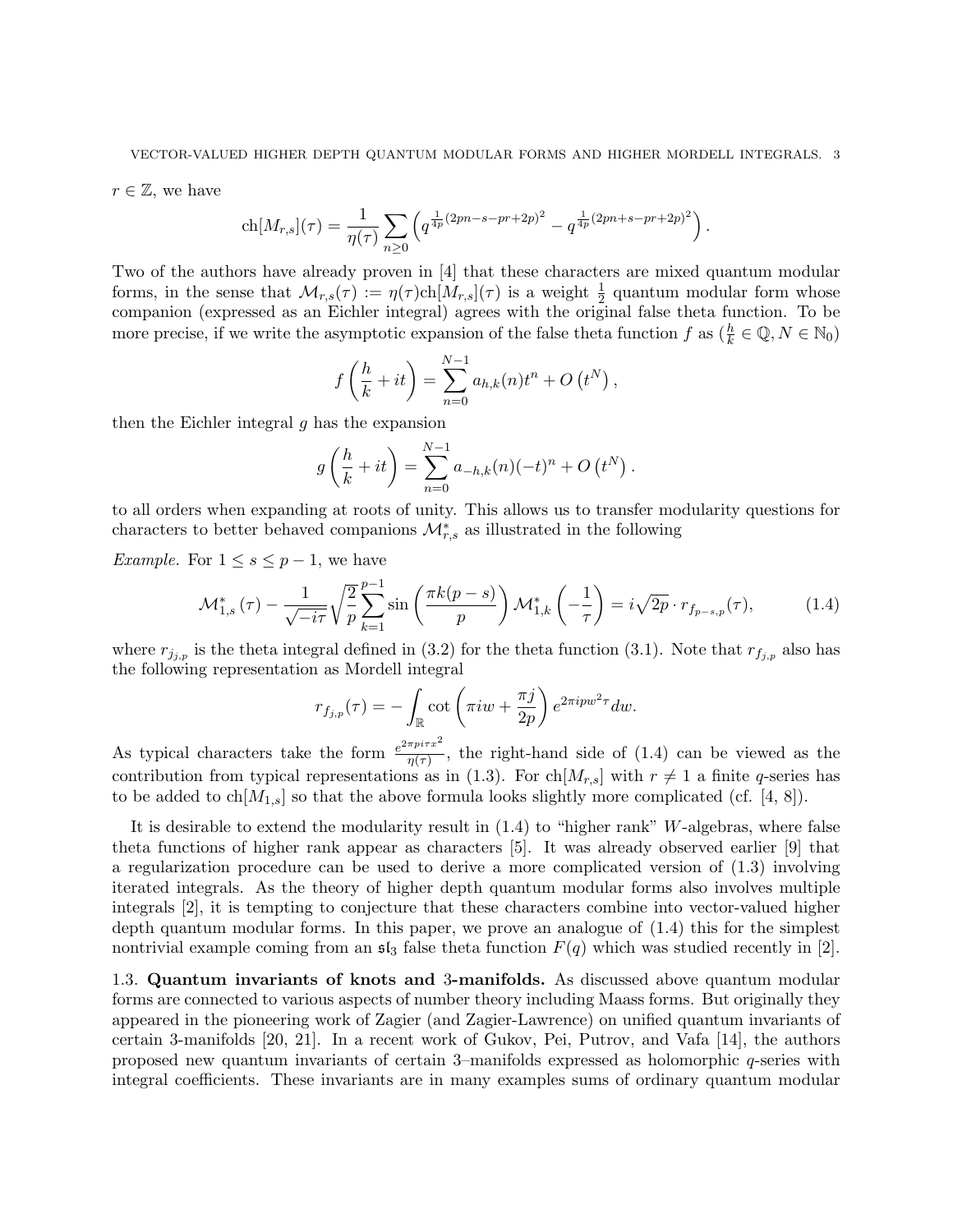forms. It is expected that more general 3-manifolds as well as SU(3) unified WRT invariants exhibit a more complicated higher depth quantum modularity. Understanding their error of modularity certainly requires a solid understanding of higher Mordell integrals.

# 1.4. Statement of results. Define

$$
F(q) := \sum_{\substack{m_1, m_2 \ge 1 \\ m_1 \equiv m_2 \pmod{3}}} \min(m_1, m_2) q^{\frac{p}{3}\left(m_1^2 + m_2^2 + m_1 m_2\right) - m_1 - m_2 + \frac{1}{p}} \left(1 - q^{m_1}\right) \left(1 - q^{m_2}\right) \left(1 - q^{m_1 + m_2}\right).
$$

In [2] the authors decomposed this function as  $F(q) = \frac{2}{p}F_1(q^p) + 2F_2(q^p)$  with  $F_1$  and  $F_2$  defined in (4.1) and (4.2), respectively. The function  $F_1$  and  $F_2$  turn out to have generalized quantum modular properties. This connection goes asymptotically via two-dimensional Eichler integrals. For instance, we showed in  $[2]$  that  $F_1$  asymptotically agrees with an integral of the shape

$$
\int_{-\overline{\tau}}^{i\infty} \int_{w_1}^{i\infty} \frac{f(w_1, w_2)}{\sqrt{-i(w_1 + \tau)}\sqrt{-i(w_2 + \tau)}} dw_2 dw_1
$$

where  $f \in S_{\frac{3}{2}}(\chi_1, \Gamma) \otimes S_{\frac{3}{2}}(\chi_2, \Gamma)$  ( $\chi_j$  are certain multipliers and  $\Gamma \subset SL_2(\mathbb{Z})$ ). The modular properties of these integrals follow from the modularity of  $f$  which in turn gives quantum modular properties of  $F_1$ . We call the resulting functions higher depth quantum modular forms. Roughly speaking, depth two quantum modular forms satisfy, in the simplest case, the modular transformation property with  $M = \begin{pmatrix} a & b \\ c & d \end{pmatrix} \in SL_2(\mathbb{Z})$ 

$$
f(\tau) - (c\tau + d)^{-k} f(M\tau) \in \mathcal{Q}_{\kappa}(\Gamma)\mathcal{O}(R) + \mathcal{O}(R),
$$
\n(1.5)

where  $\mathcal{Q}_{\kappa}(\Gamma)$  is the space of quantum modular forms of weight  $\kappa$  and  $\mathcal{O}(R)$  the space of real-analytic functions defined on  $R \subset \mathbb{R}$ . Clearly, we can construct examples of depth two simply by multiplying two (depth one) quantum modular forms. In this paper, we prove a vector-valued version which refines (1.5). Roughly speaking,  $f(M\tau)$  in (1.5) is replaced by  $\sum_{1\leq \ell \leq N} \chi_{j,\ell}(M) f_{\ell}(M\tau)$  (see Definition 2 for the notation).

Objects of similar nature - not invariant under the action of the relevant group but instead they satisfy "higher order" functional equations - have already appeared in the literature. Higherorder modular forms constitute a natural extension of the notion of classical modular form and can be constructed using iterated integrals [12, 13]; see also [17]. They also appear in connection to percolation theory in mathematical physics [16].

We prove the following theorem.

**Theorem 1.1.** The function  $F_1$  is a component of a vector-valued depth two quantum modular form of weight one. The function  $F_2$  is a component of a vector-valued quantum modular form of depth two and weight two.

We next consider higher-dimensional Mordell integrals. Set, for  $\alpha \in \mathbb{R}^2$ ,

$$
H_{1,\alpha}(\tau) := -\sqrt{3} \int_0^{i\infty} \int_{w_1}^{i\infty} \frac{\theta_1(\alpha; w) + \theta_2(\alpha; w)}{\sqrt{-i(w_1 + \tau)}\sqrt{-i(w_2 + \tau)}} dw_2 dw_1,
$$

where the theta functions  $\theta_1$  and  $\theta_2$  are defined in (4.4) and (4.5), respectively and where throughout the paper we write two-dimensional vectors in bold letters and their components using subscript.

Remark. Related, but different, iterated integrals were studied by Manin in his work on noncommutative modular symbols [17]. For further developments see also [6, 7].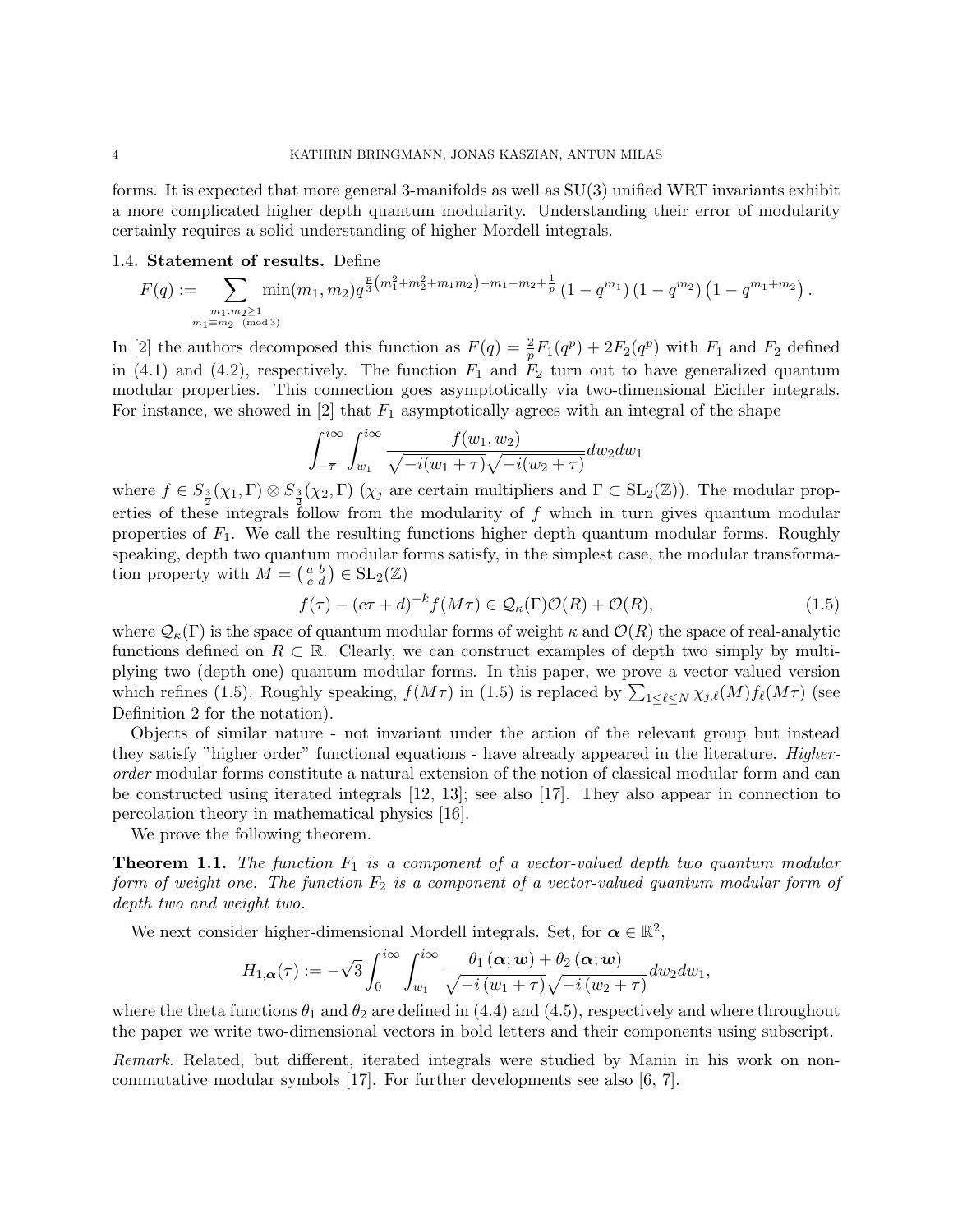Remark. The function  $H_{1,\alpha}$  occurs (basically) as the holomorphic error of modularity (see Proposition 5.4). The remaining piece is itself already an Eichler integral.

Setting

$$
\mathcal{F}_{\alpha}(x) := \frac{\sinh(2\pi x)}{\cosh(2\pi x) - \cos(2\pi \alpha)}, \qquad \mathcal{G}_{\alpha}(x) := \frac{\sin(2\pi \alpha)}{\cosh(2\pi x) - \cos(2\pi \alpha)},
$$

we define

$$
g_{1,\alpha}(\boldsymbol{w}) := \begin{cases} 2\mathcal{G}_{\alpha_1}(w_1)\mathcal{G}_{\alpha_2}(w_2) - 2\mathcal{F}_{\alpha_1}(w_1)\mathcal{F}_{\alpha_2}(w_2) & \text{if } \alpha_1, \alpha_2 \notin \mathbb{Z}, \\ -2\mathcal{F}_0(w_1)\mathcal{F}_{\alpha_2}(w_2) + \frac{2}{\pi w_1}\mathcal{F}_{\alpha_2}(w_2 + \frac{3w_1}{2}) & \text{if } \alpha_1 \in \mathbb{Z}, \alpha_2 \notin \mathbb{Z}, \\ -2\mathcal{F}_{\alpha_1}(w_1)\mathcal{F}_0(w_2) + \frac{2}{\pi w_2}\mathcal{F}_{\alpha_1}(w_1 + \frac{w_2}{2}) & \text{if } \alpha_1 \notin \mathbb{Z}, \alpha_2 \in \mathbb{Z}. \end{cases}
$$

**Theorem 1.2.** If  $\alpha_1, \alpha_2$  are not both in  $\mathbb{Z}$ , then we have, with  $Q(\mathbf{w}) := 3w_1^2 + w_2^2 + 3w_1w_2$ 

$$
H_{1,\alpha}(\tau)=\int_{\mathbb{R}^2}g_{1,\alpha}(\boldsymbol{w})e^{2\pi i\tau Q(\boldsymbol{w})}dw_1dw_2.
$$

In particular, if  $\alpha_j \notin \mathbb{Z}$  for  $j = 1, 2$ , then we have

$$
H_{1,\alpha}(\tau) = \int_{\mathbb{R}^2} \cot(\pi i w_1 + \pi \alpha_1) \cot(\pi i w_2 + \pi \alpha_2) e^{2\pi i \tau Q(\boldsymbol{w})} dw_1 dw_2.
$$

Remark. Note that there is a related statement if  $\alpha_1, \alpha_2 \in \mathbb{Z}$ ; however for the purpose of this paper it is not required.

Similarly, set

$$
H_{2,\alpha}(\tau) := \frac{\sqrt{3}i}{2\pi} \int_0^{i\infty} \int_{w_1}^{i\infty} \frac{2\theta_3(\alpha; w) - \theta_4(\alpha; w)}{\sqrt{-i(w_1 + \tau)} (-i(w_2 + \tau))^{\frac{3}{2}}} dw_2 dw_1 + \frac{\sqrt{3}i}{2\pi} \int_0^{i\infty} \int_{w_1}^{i\infty} \frac{\theta_5(\alpha; w)}{(-i(w_1 + \tau))^{\frac{3}{2}} \sqrt{-i(w_2 + \tau)}} dw_2 dw_1,
$$

where  $\theta_3$ ,  $\theta_4$ , and  $\theta_5$  are theta functions defined in (4.8), (4.9), and (4.10), respectively. The function  $H_{2,\alpha}$  occurs in Proposition 5.4.

Define the function  $g_{2,\alpha}$  as follows:

$$
g_{2,\alpha}(\boldsymbol{w}) := \begin{cases} -2iw_2\left(\mathcal{G}_{\alpha_1}(w_1)\mathcal{F}_{\alpha_2}(w_2) + \mathcal{F}_{\alpha_1}(w_1)\mathcal{G}_{\alpha_2}(w_2)\right) & \text{if } \alpha_1 \notin \mathbb{Z}, \\ -2i\left(\mathcal{F}_0(w_1)\mathcal{G}_{\alpha_2}^*(w_2) - \frac{1}{\pi w_1}\mathcal{G}_{\alpha_2}^*\left(w_2 + \frac{3w_1}{2}\right)\right) & \text{if } \alpha_1 \in \mathbb{Z}, \end{cases}
$$

where  $\mathcal{G}_{\alpha}^*(x) := x \mathcal{G}_{\alpha}(x)$ .

Theorem 1.3. We have

$$
H_{2,\alpha}(\tau) = \int_{\mathbb{R}^2} g_{2,\alpha}(\boldsymbol{w}) e^{2\pi i \tau Q(\boldsymbol{w})} dw_1 dw_2.
$$

1.5. Organization of the paper. The paper is organized as follows. In Section 2, we recall some basic facts on theta functions, certain (generalized) error functions, quantum modular forms, and higher-dimensional quantum modular forms. Section 3 describes the one-dimensional situation, and Section 4 records our previous results in the two-dimensional case. In Section 5 we develop general vector-valued transformations which we then use for our specific situation. In Section 6 we represent the two theta integrals  $H_{1,\alpha}$  and  $H_{2,\alpha}$  as double Mordell integrals.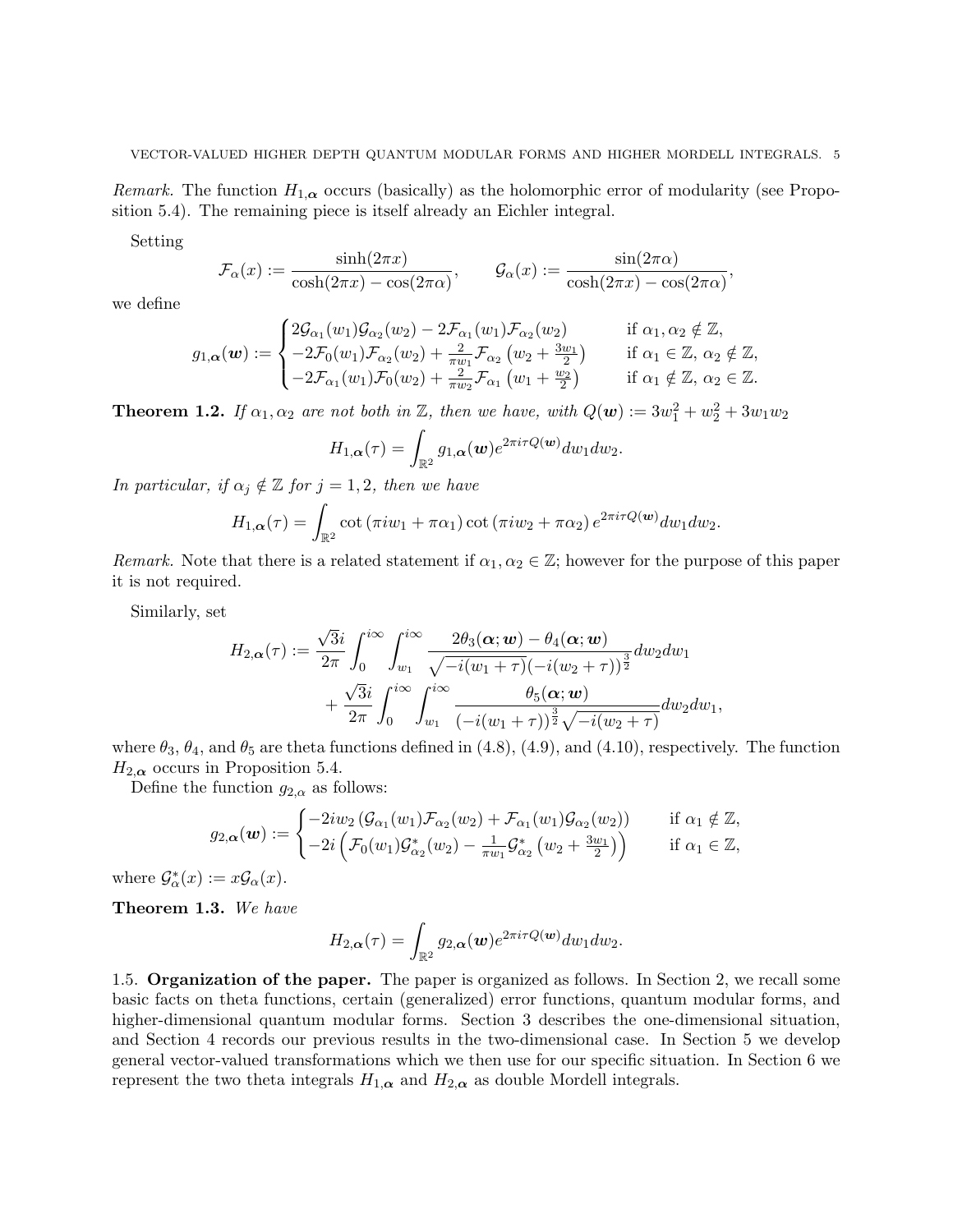#### Acknowledgements

The research of the first author is supported by the Alfried Krupp Prize for Young University Teachers of the Krupp foundation and the research leading to these results receives funding from the European Research Council under the European Union's Seventh Framework Programme (FP/2007-2013) / ERC Grant agreement n. 335220 - AQSER. The research of the second author is partially supported by the European Research Council under the European Union's Seventh Framework Programme (FP/2007-2013) / ERC Grant agreement n. 335220 - AQSER. The research of the third author was partially supported by the NSF grant DMS-1601070. The authors thank Caner Nazaroglu for useful conversations and Josh Males for helpful comments on an earlier version of the paper.

### 2. Preliminaries

2.1. Theta function transformation. Define, for  $\nu \in \{0,1\}$ ,  $h \in \mathbb{Z}$ ,  $N, A \in \mathbb{N}$  with  $A|N$  and  $N|hA$ , the theta functions studied by Shimura [19]

$$
\Theta_{\nu}(A, h, N; \tau) := \sum_{\substack{m \in \mathbb{Z} \\ m \equiv h \pmod{N}}} m^{\nu} q^{\frac{Am^2}{2N^2}}.
$$

We have the transformation property

$$
\Theta_{\nu}(A, h, N; \tau) = (-i)^{\nu} (-i\tau)^{-\frac{1}{2} - \nu} A^{-\frac{1}{2}} \sum_{\substack{k \pmod{N} \\ Ak \equiv 0 \pmod{N}}} e\left(\frac{Akh}{N^2}\right) \Theta_{\nu}\left(A, k, N; -\frac{1}{\tau}\right). \tag{2.1}
$$

Also note that if  $h_1 \equiv h_2 \pmod{N}$ 

$$
\Theta_{\nu}(A, h_1, N; \tau) = \Theta_{\nu}(A, h_2, N; \tau), \quad \Theta_{\nu}(A, -h, N; \tau) = (-1)^{\nu} \Theta_{\nu}(A, h, N; \tau), \n\Theta_{\nu}(A, N - h, 2N; \tau) = (-1)^{\nu} \Theta_{\nu}(A, N + h, 2N; \tau).
$$
\n(2.2)

2.2. Special functions. Following [22], define for  $u \in \mathbb{R}$ 

$$
E(u) := 2 \int_0^u e^{-\pi w^2} dw.
$$

We have the representation

$$
E(u) = \text{sgn}(u) \left( 1 - \frac{1}{\sqrt{\pi}} \Gamma\left(\frac{1}{2}, \pi u^2\right) \right),
$$

where  $\Gamma(\alpha, u) := \int_u^{\infty} e^{-w} w^{\alpha-1} dw$  is the *incomplete gamma function* and where for  $u \in \mathbb{R}$ , we let

$$
sgn(u) := \begin{cases} 1 & \text{if } u > 0, \\ -1 & \text{if } u < 0, \\ 0 & \text{if } u = 0. \end{cases}
$$

Moreover, for  $u \neq 0$ , set

$$
M(u) := \frac{i}{\pi} \int_{\mathbb{R} - iu} \frac{e^{-\pi w^2 - 2\pi iuw}}{w} dw.
$$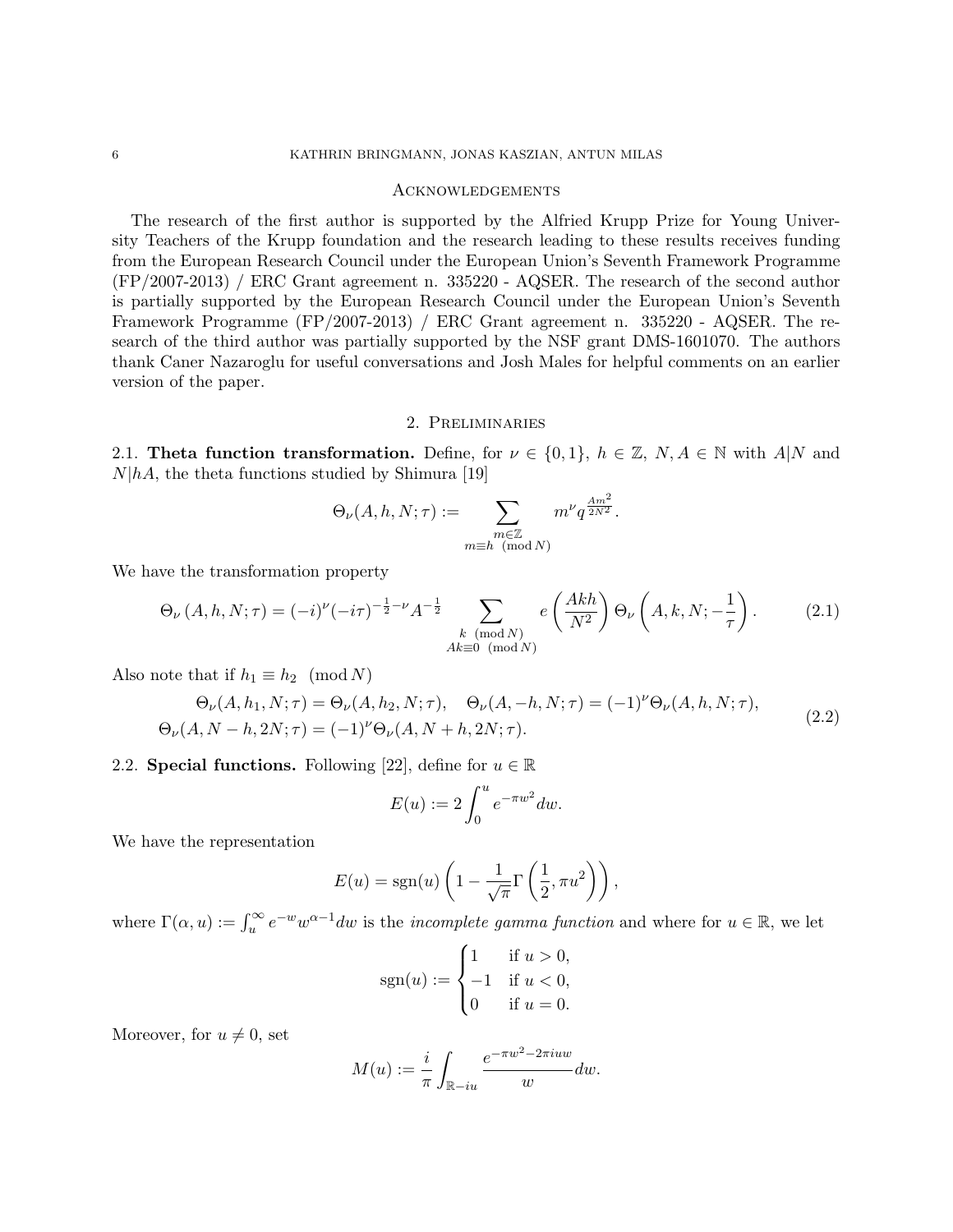We have

$$
M(u) = E(u) - \text{sgn}(u).
$$

We next turn to two-dimensional analogues, following [1], however using a slightly different notation. Setting  $dw := dw_1 dw_2$ , define  $E_2 : \mathbb{R} \times \mathbb{R}^2 \to \mathbb{R}$  by

$$
E_2(\kappa; \boldsymbol{u}) := \int_{\mathbb{R}^2} \operatorname{sgn}(w_1) \operatorname{sgn}(w_2 + \kappa w_1) e^{-\pi((w_1 - u_1)^2 + (w_2 - u_2)^2)} d\boldsymbol{w}.
$$

Moreover for  $u_2, u_1 - \kappa u_2 \neq 0$ :

$$
M_2(\kappa; \mathbf{u}) := -\frac{1}{\pi^2} \int_{\mathbb{R}-i u_2} \int_{\mathbb{R}-i u_1} \frac{e^{-\pi w_1^2 - \pi w_2^2 - 2\pi i (u_1 w_1 + u_2 w_2)}}{w_2(w_1 - \kappa w_2)} d\mathbf{w}.
$$
 (2.3)

Then we have

$$
M_2(\kappa; \mathbf{u}) = E_2(\kappa; \mathbf{u}) - \text{sgn}(u_2) M(u_1)
$$
  
- 
$$
\text{sgn}(u_1 - \kappa u_2) M_1\left(\frac{u_2 + \kappa u_1}{\sqrt{1 + \kappa^2}}\right) - \text{sgn}(u_1) \text{sgn}(u_2 + \kappa u_1).
$$
 (2.4)

Note that (2.4) extends the definition of  $M_2$  to  $u_2 = 0$  or  $u_1 = \kappa u_2$ .

2.3. Vector-valued quantum modular forms. We next recall vector-valued quantum modular forms for the modular group.

**Definition 1.** An N-tuple  $f = (f_1, \ldots, f_N)$  of functions  $f_j : \mathbb{Q} \to \mathbb{C}$  for  $1 \leq j \leq N$  is called a vector-valued quantum modular form of weight  $k \in \frac{1}{2}$  $\frac{1}{2}\mathbb{Z}$ , *multiplier*  $\boldsymbol{\chi} = (\chi_{j,\ell})_{1 \leq j,\ell \leq N}$ , if for all  $M = \begin{pmatrix} a & b \\ c & d \end{pmatrix} \in SL_2(\mathbb{Z})$ , the error of modularity

$$
f_j(\tau) - (c\tau + d)^{-k} \sum_{1 \le \ell \le N} \chi_{j,\ell}(M) f_\ell(M\tau) \tag{2.5}
$$

can be extended to an open subset of  $\mathbb R$  and is real-analytic there. We denote the vector space of such forms by  $\mathcal{Q}_k(\chi)$ .

Remark. Since the matrices  $S := \begin{pmatrix} 0 & -1 \\ 1 & 0 \end{pmatrix}$  and  $T := \begin{pmatrix} 1 & 1 \\ 0 & 1 \end{pmatrix}$  generate  $SL_2(\mathbb{Z})$ , it is enough to check (2.5) for these matrices.

2.4. Higher depth vector-valued quantum modular forms. We next introduce vector-valued higher depth quantum modular forms. Note that higher depth quantum modular forms for subgroups of  $SL_2(\mathbb{Z})$  were considered in [2].

**Definition 2.** An N-tuple  $f = (f_1, \ldots, f_N)$  of functions  $f_i : \mathbb{Q} \to \mathbb{C}$  with  $1 \leq j \leq N$  is called a vector-valued quantum modular form of depth  $P \in \mathbb{N}$ , weight  $k \in \frac{1}{2}$  $\frac{1}{2}\mathbb{Z}$ , multiplier  $\boldsymbol{\chi} = (\chi_{j,\ell})_{1 \leq j,\ell \leq N}$ , if for all  $M = \begin{pmatrix} a & b \\ c & d \end{pmatrix} \in SL_2(\mathbb{Z})$ , we have

$$
\left(f_j(\tau)-(c\tau+d)^{-k}\sum_{1\leq \ell\leq N}\chi_{\ell,j}(M)f_{\ell}(M\tau)\right)_{1\leq j\leq N}\in \sum_{m}\mathcal{Q}_{\kappa_m}^{P-1}(\chi_m)\mathcal{O}(R),
$$

where m runs through a finite set,  $\kappa_m \in \frac{1}{2}$  $\frac{1}{2}\mathbb{Z}, \chi_m$  are rank N multipliers,  $\mathcal{O}(R)$  is the space of real-analytic functions on  $R \subset \mathbb{R}$  which contains an open subset of  $\mathbb{R}$ ,  $\mathcal{Q}_k^1(\chi) := \mathcal{Q}_k(\chi)$ ,  $\mathcal{Q}_k^0(\chi) := 1$ , and  $\mathcal{Q}_k^P(\chi)$  denotes the space of vector-valued forms of weight k, depth P, and multiplier  $\chi$ .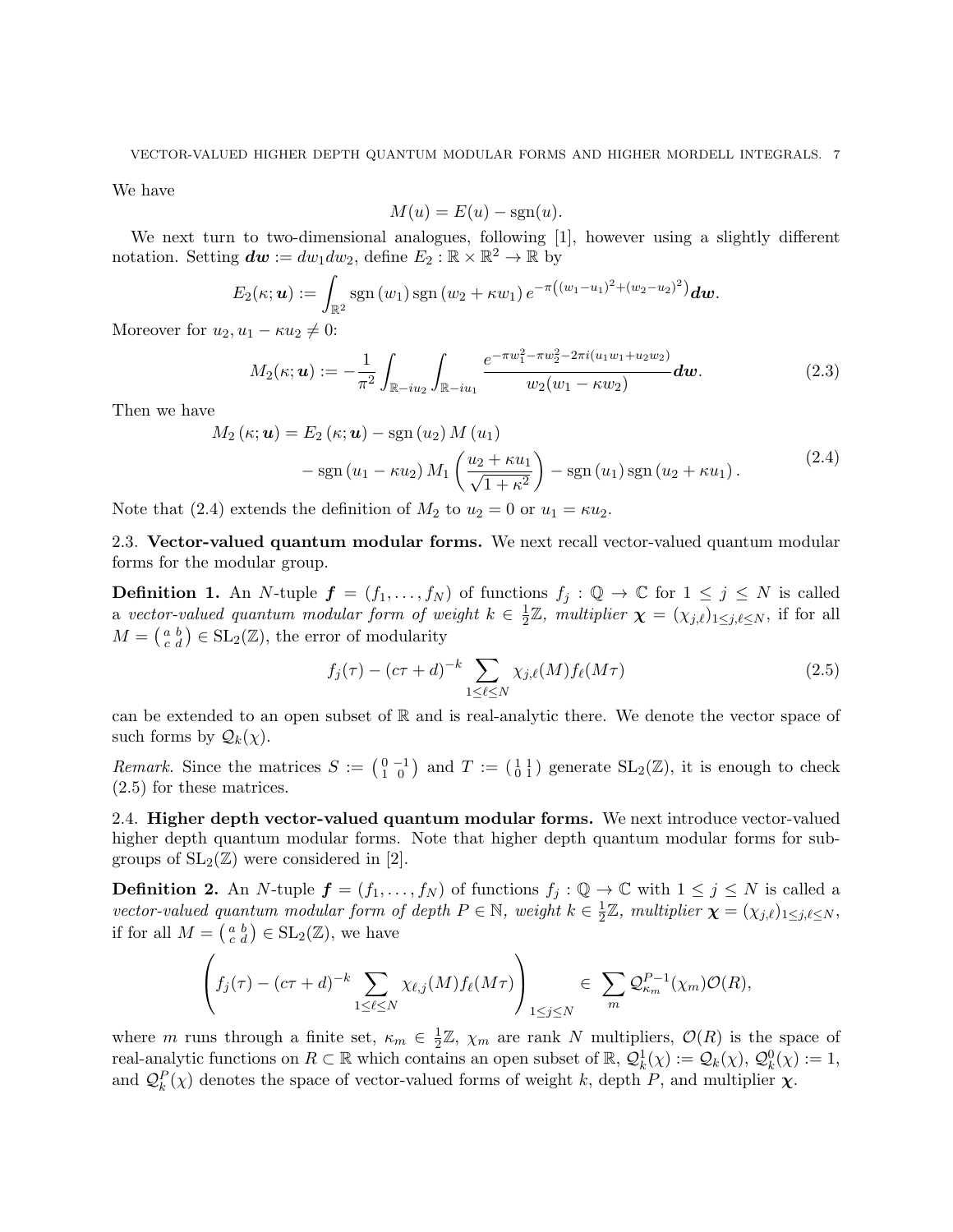### 3. The one-dimensional case

Recall the classical false theta functions  $(1 \le j \le p-1, p \ge 2)$ ,

$$
F_{j,p}(\tau) := \sum_{\substack{n \in \mathbb{Z} \\ n \equiv j \pmod{2p}}} \operatorname{sgn}(n) q^{\frac{n^2}{4p}}.
$$

The following theorem is shown in [4, 11] (note that here we renormalized in comparison to [2])

**Theorem 3.1.** The functions  $F_{j,p} : \mathbb{H} \to \mathbb{C}$   $(1 \leq j \leq p-1)$  form a vector-valued quantum modular form.

Proof. (Sketch) Define the non-holomorphic Eichler integral

$$
F_{j,p}^*(\tau) := \frac{1}{\sqrt{\pi}} \sum_{\substack{n \in \mathbb{Z} \\ n \equiv j \pmod{2p}}} \text{sgn}(n) \Gamma\left(\frac{1}{2}, \frac{\pi n^2 v}{p}\right) q^{-\frac{n^2}{4p}}.
$$

Note that  $F_{j,p}(it + \frac{h}{k})$  $\frac{h}{k}$ ) and  $F_{j,p}^*(it - \frac{h}{k})$  $\frac{h}{k}$ ) agree asymptotically to infinite order. That is, if we write

$$
F_{j,p}\left(it+\frac{h}{k}\right)\sim\sum_{m\geq 0}a_{h,k}(m)t^m\quad (t\to 0^+),
$$

then

$$
F_{j,p}^*\left(it-\frac{h}{k}\right) \sim \sum_{m\geq 0} a_{h,k}(m)(-t)^m \quad (t\to 0^+).
$$

One may then show that

$$
F_{j,p}^*(\tau) = -i\sqrt{2p} \cdot I_{f_{j,p}}(\tau),
$$

where

$$
f_{j,p}(z) := \frac{1}{2p} \sum_{\substack{n \in \mathbb{Z} \\ n \equiv j \pmod{2p}}} n q^{\frac{n^2}{4p}}
$$
(3.1)

and for a holomorphic modular form from  $f$  of weight  $k$ , the non-holomorphic Eichler integral is

$$
I_f(\tau) := \int_{-\overline{\tau}}^{i\infty} \frac{f(w)}{(-i(\tau+w))^{2-k}} dw.
$$

Using (2.1), one can prove that

$$
f_{j,p}(\tau) = \sqrt{\frac{2}{p}}(-i\tau)^{-\frac{3}{2}} \sum_{k=1}^{p-1} \sin\left(\frac{\pi kj}{p}\right) f_{k,p}\left(-\frac{1}{\tau}\right),\,
$$

correcting a sign-error in [11]. From this one may conclude that

$$
F_{j,p}^*(\tau) - \frac{1}{\sqrt{-i\tau}} \sqrt{\frac{2}{p}} \sum_{k=1}^{p-1} \sin\left(\frac{\pi kj}{p}\right) F_{k,p}^*\left(-\frac{1}{\tau}\right) = i\sqrt{2p} \cdot r_{f_{j,p}}(\tau),
$$

where, for  $f$  a holomorphic modular form of weight  $k$ ,

$$
r_f(\tau) := \int_0^{i\infty} \frac{f(w)}{(-i(w+\tau))^{2-k}} dw.
$$
\n(3.2)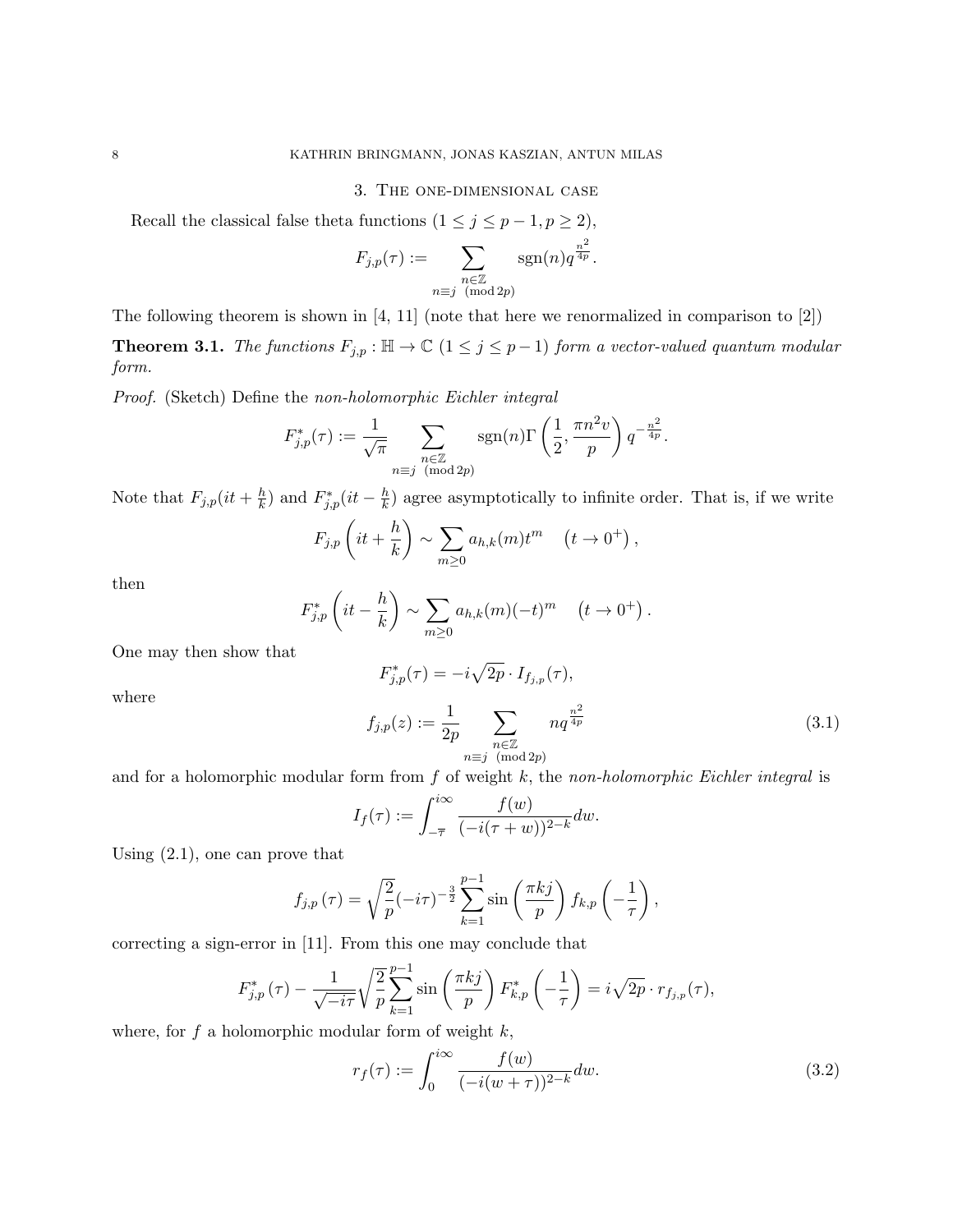The claim now follows since  $r_{f_{j,p}}$  is real-analytic on R.

The next lemma writes the "error to modularity" as an Eichler integral. Following the approach of Zwegers [22] and using trigonometric identities, one finds the following.

Lemma 3.2. We have

$$
-i\sqrt{2p} \cdot r_{f_{j,p}}(\tau) = \int_{\mathbb{R}} \cot\left(\pi i w + \frac{\pi j}{2p}\right) e^{2\pi i p \tau w^2} dw
$$
  
=  $\sin\left(\frac{\pi j}{p}\right) \frac{1}{2} \int_{\mathbb{R}} \frac{e^{2\pi i p \tau w^2}}{\sinh\left(\pi w + \frac{\pi i j}{2p}\right) \sinh\left(\pi w - \frac{\pi i j}{2p}\right)} dw.$ 

### 4. Previous results in the two-dimensional case

In this section, we recall the results from [2]. In that paper the following decomposition was shown

$$
F(q) = \frac{2}{p} F_1(q^p) + 2F_2(q^p)
$$

with

$$
F_1(q) := \sum_{\alpha \in \mathscr{S}} \varepsilon(\alpha) \sum_{n \in \alpha + \mathbb{N}_0^2} q^{Q(n)} + \frac{1}{2} \sum_{m \in \mathbb{Z}} \text{sgn}\left(m + \frac{1}{p}\right) q^{\left(m + \frac{1}{p}\right)^2},\tag{4.1}
$$

where

$$
\mathscr{S}:=\left\{\left(1-\frac{1}{p},\frac{2}{p}\right),\left(\frac{1}{p},1-\frac{2}{p}\right),\left(1,\frac{1}{p}\right)\left(0,1-\frac{1}{p}\right),\left(\frac{1}{p},1-\frac{1}{p}\right),\left(1-\frac{1}{p},\frac{1}{p}\right)\right\},
$$

and for  $\alpha \pmod{\mathbb{Z}^2}$ , we set

$$
\varepsilon(\boldsymbol{\alpha}) := \begin{cases} -2 & \text{if } \boldsymbol{\alpha} \in \left\{ \left(1 - \frac{1}{p}, \frac{2}{p}\right), \left(\frac{1}{p}, 1 - \frac{2}{p}\right) \right\}, \\ 1 & \text{otherwise.} \end{cases}
$$

Moreover

$$
F_2(q) := \sum_{\alpha \in \mathscr{S}} \eta(\alpha) \sum_{n \in \alpha + \mathbb{N}_0^2} n_2 q^{Q(n)} - \frac{1}{2} \sum_{m \in \mathbb{Z}} \left| m + \frac{1}{p} \right| q^{\left( m + \frac{1}{p} \right)^2},\tag{4.2}
$$

where for  $\alpha \pmod{\mathbb{Z}^2}$ , we let

$$
\eta(\boldsymbol{\alpha}) := \begin{cases} 1 & \text{if } \boldsymbol{\alpha} \in \left\{ \left(1 - \frac{1}{p}, \frac{2}{p}\right), \left(0, 1 - \frac{1}{p}\right), \left(\frac{1}{p}, 1 - \frac{1}{p}\right) \right\}, \\ -1 & \text{otherwise.} \end{cases}
$$

In [2] the following theorem was shown.

**Theorem 4.1.** For  $p \geq 2$ , the functions  $F_1$  and  $F_2$  are quantum modular forms of depth two with quantum set Q and of weight one and weight two, respectively.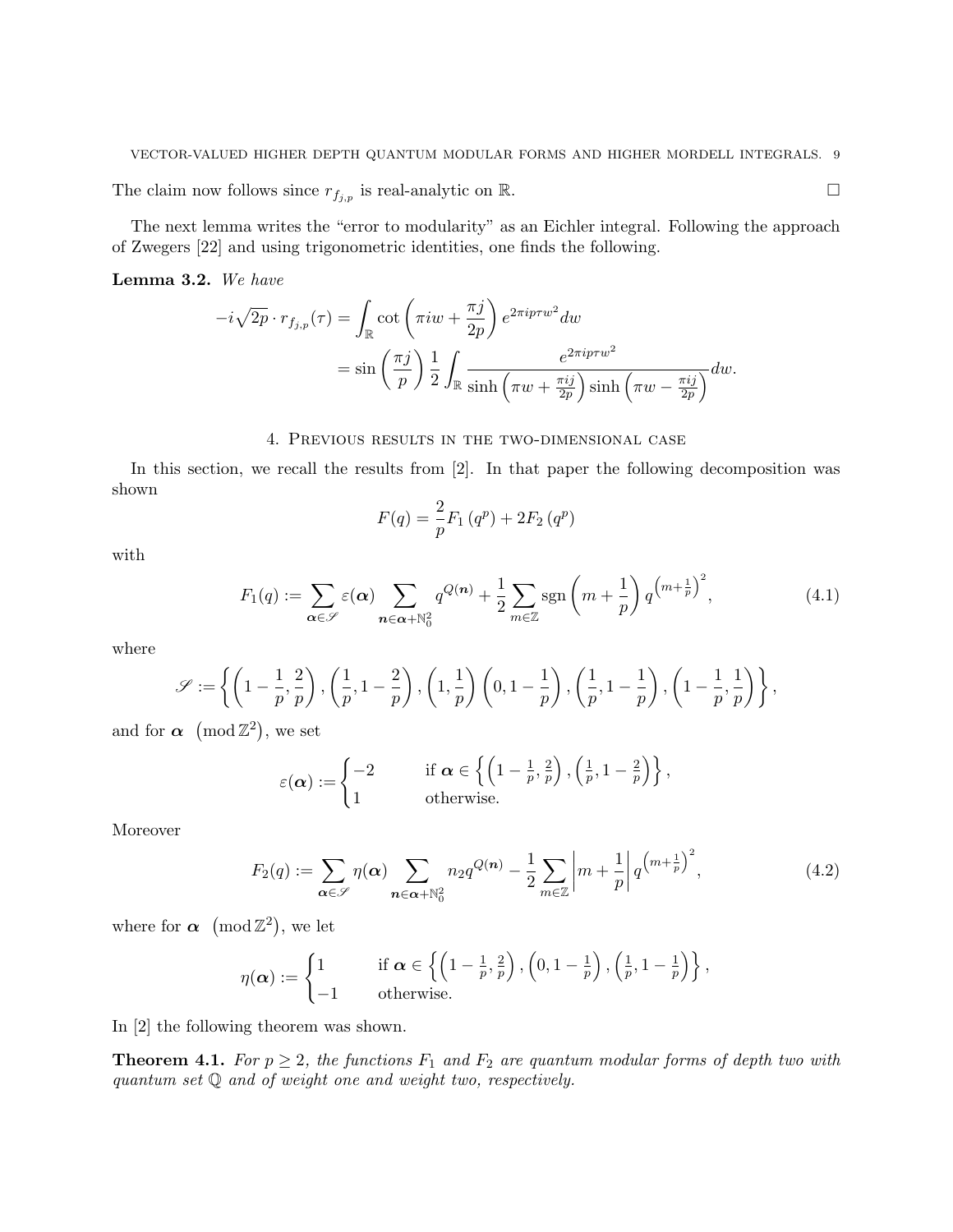Sketch of proof. Using the Euler-Maclaurin summation formula, it was shown in [2] that the higher rank false theta functions asymptotically equal double Eichler integrals. To be more precise, write

$$
F_1\left(e^{2\pi i\frac{h}{k}-t}\right) \sim \sum_{m\geq 0} A_{h,k}(m)t^m \quad (t \to 0^+).
$$

In [2], we proved that we have, for  $h, k \in \mathbb{Z}$  with  $k > 0$  and  $gcd(h, k) = 1$ ,

$$
\mathbb{E}_1\left(\frac{it}{2\pi} - \frac{h}{k}\right) \sim \sum_{m\geq 0} A_{h,k}(m)(-t)^m \quad \left(t \to 0^+\right). \tag{4.3}
$$

Here the double Eichler integral  $\mathbb{E}_1$  is given as follows: Define for  $\alpha \in \mathscr{S}^* := \{(1 - \frac{1}{n})\}$  $\frac{1}{p},\frac{2}{p}$  $\frac{2}{p}),$  $(0, 1 - \frac{1}{n})$  $(\frac{1}{p}),(\frac{1}{p}$  $\frac{1}{p}, 1-\frac{1}{p}$  $\frac{1}{p})\}$ 

$$
\mathcal{E}_{1,\alpha}(\tau) := -\frac{\sqrt{3}}{4} \int_{-\overline{\tau}}^{i\infty} \int_{w_1}^{i\infty} \frac{\theta_1(\alpha;w) + \theta_2(\alpha;w)}{\sqrt{-i(w_1 + \tau)}\sqrt{-i(w_2 + \tau)}} dw_2 dw_1
$$

with

$$
\theta_1(\alpha; w) := \sum_{n \in \alpha + \mathbb{Z}^2} (2n_1 + n_2) n_2 e^{\frac{3\pi i}{2} (2n_1 + n_2)^2 w_1 + \frac{\pi i n_2^2 w_2}{2}}, \qquad (4.4)
$$

$$
\theta_2(\alpha; w) := \sum_{n \in \alpha + \mathbb{Z}^2} (3n_1 + 2n_2) n_1 e^{\frac{\pi i}{2}(3n_1 + 2n_2)^2 w_1 + \frac{3\pi i n_1^2 w_2}{2}}.
$$
\n(4.5)

Then set

$$
\mathcal{E}_1(\tau) := \sum_{\alpha \in \mathscr{S}^*} \varepsilon(\alpha) \mathcal{E}_{1,\alpha}(p\tau), \qquad \mathbb{E}_1(\tau) := \mathcal{E}_1\left(\frac{\tau}{p}\right). \tag{4.6}
$$

The double Eichler integral  $\mathcal{E}_1$  satisfies modular transformation properties. To be more precise, we have, for  $M = \begin{pmatrix} a & b \\ c & d \end{pmatrix} \in \Gamma_p$  (some congruence subgroup of  $SL_2(\mathbb{Z})$ ),

$$
\mathcal{E}_1(\tau) - \left(\frac{-3}{d}\right)(c\tau + d)^{-1}\mathcal{E}_1(M\tau) = \sum_{j=1}^2 \left(r_{f_j,g_j,\frac{d}{c}}(\tau) + I_{f_j}(\tau)r_{g_j,\frac{d}{c}}(\tau)\right),
$$

where  $(\frac{1}{\cdot})$  $\frac{1}{2}$  is the extended Jacobi symbol,  $f_j, g_j$  are cusp forms of weight  $\frac{3}{2}$  (with some multiplier), and for holomorphic modular forms  $f_1$  and  $f_2$  of weights  $\kappa_1$  and  $\kappa_2$ , respectively, we set

$$
r_{f_1, f_2, \frac{d}{c}}(\tau) := \int_{\frac{d}{c}}^{i\infty} \int_{w_1}^{\frac{d}{c}} \frac{f_1(w_1) f_2(w_2)}{(-i(w_1 + \tau))^{2 - \kappa_1} (-i(w_2 + \tau))^{2 - \kappa_2}} dw_2 dw_1,
$$
  

$$
r_{f_1, \frac{d}{c}}(\tau) := \int_{\frac{d}{c}}^{i\infty} \frac{f_1(w)}{(-i(w + \tau))^{2 - \kappa_1}} dw.
$$

The situation is similar for  $F_2$ . To be more precise, writing

$$
F_2\left(e^{2\pi i\frac{h}{k}-t}\right) \sim \sum_{m\geq 0} B_{h,k}(m)t^m \qquad \left(t\to 0^+\right),
$$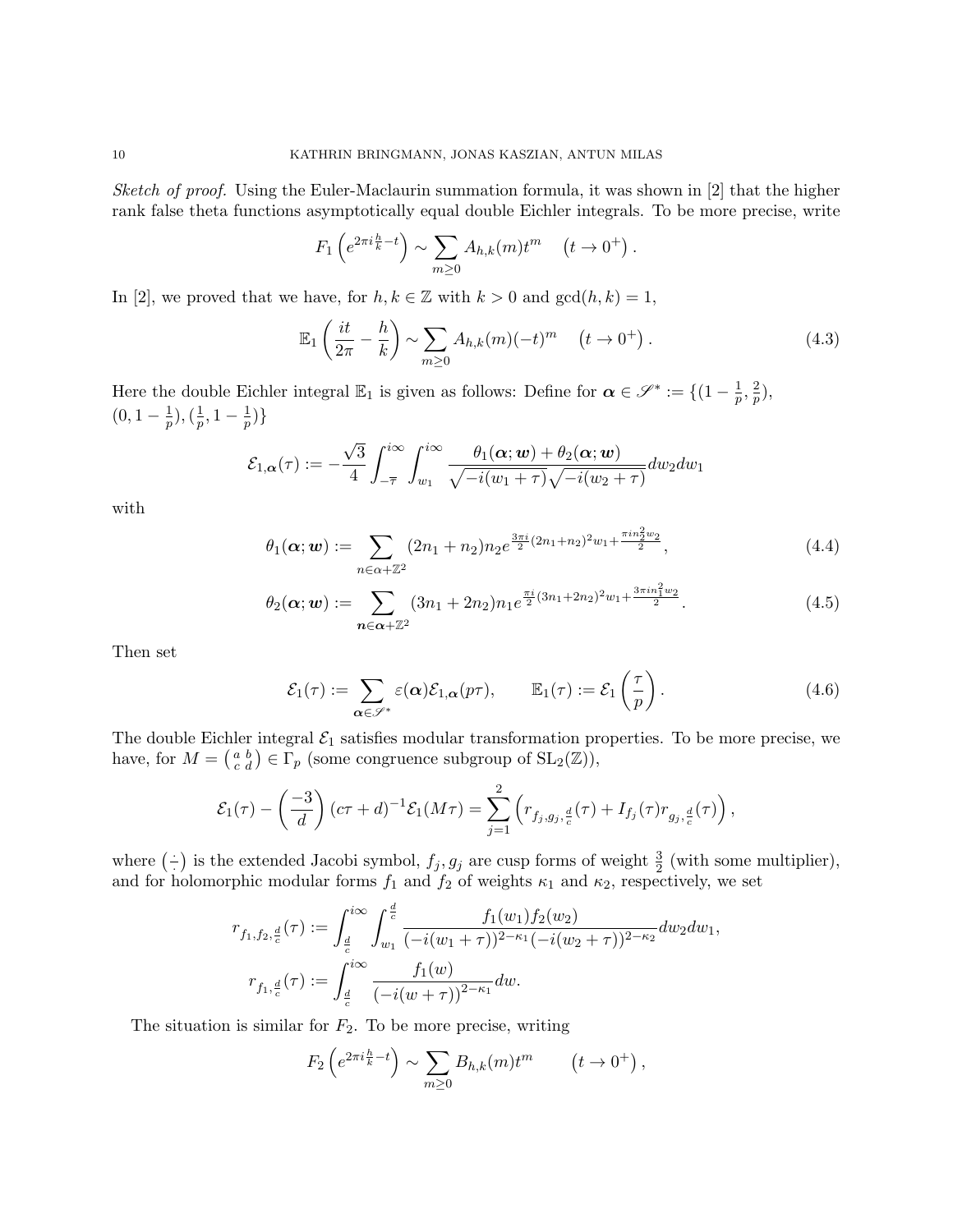we proved in [2] that we have, for  $h, k \in \mathbb{Z}$  with  $k > 0$  and  $gcd(h, k) = 1$ ,

$$
\mathbb{E}_2\left(\frac{it}{2\pi}-\frac{h}{k}\right) \sim \sum_{m\geq 0} B_{h,k}(m)(-t)^m \qquad \left(t\to 0^+\right). \tag{4.7}
$$

Here the Eichler integral  $\mathbb{E}_2$  is given as follows: Define for  $\alpha \in \mathcal{S}^*$ 

$$
\mathcal{E}_{2,\boldsymbol{\alpha}}(\tau) := \frac{\sqrt{3}}{8\pi} \int_{-\overline{\tau}}^{i\infty} \int_{w_1}^{i\infty} \frac{2\theta_3(\boldsymbol{\alpha};\boldsymbol{w}) - \theta_4(\boldsymbol{\alpha};\boldsymbol{w})}{\sqrt{-i(w_1 + \tau)}(-i(w_2 + \tau))^{\frac{3}{2}}} dw_2 dw_1 + \frac{\sqrt{3}}{8\pi} \int_{-\overline{\tau}}^{i\infty} \int_{w_1}^{i\infty} \frac{\theta_5(\boldsymbol{\alpha};\boldsymbol{w})}{(-i(w_1 + \tau))^{\frac{3}{2}}\sqrt{-i(w_2 + \tau)}} dw_2 dw_1
$$

with

$$
\theta_3(\alpha; w) := \sum_{n \in \alpha + \mathbb{Z}^2} (2n_1 + n_2) e^{\frac{3\pi i}{2} (2n_1 + n_2)^2 w_1 + \frac{\pi i n_2^2 w_2}{2}}, \qquad (4.8)
$$

$$
\theta_4(\alpha; w) := \sum_{n \in \alpha + \mathbb{Z}^2} (3n_1 + 2n_2) e^{\frac{\pi i}{2}(3n_1 + 2n_2)^2 w_1 + \frac{3\pi i n_1^2 w_2}{2}}, \qquad (4.9)
$$

$$
\theta_5(\alpha; w) := \sum_{n \in \alpha + \mathbb{Z}^2} n_1 e^{\frac{\pi i}{2}(3n_1 + 2n_2)^2 w_1 + \frac{3\pi i n_1^2 w_2}{2}}.
$$
\n(4.10)

We then set

$$
\mathcal{E}_2(\tau) := \sum_{\alpha \in \mathscr{S}^*} \mathcal{E}_{2,\alpha}(p\tau), \qquad \mathbb{E}_2(\tau) := \mathcal{E}_2\left(\frac{\tau}{p}\right). \tag{4.11}
$$

Again one can show transformations for  $\mathcal{E}_2$ . Namely for  $M \in \Gamma_p$ , one has

$$
\mathcal{E}_2(\tau) - \left(\frac{3}{d}\right)(c\tau + d)^{-2} \mathcal{E}_2(M\tau) = \sum_{j=1}^4 \left( r_{f_j, g_j, \frac{d}{c}}(\tau) + I_{f_j}(\tau) r_{g_j, \frac{d}{c}}(\tau) \right),
$$

with  $f_j$  and  $g_j$  holomorphic modular forms of weight  $\frac{1}{2}$  or cusp forms of weight  $\frac{3}{2}$ , respectively.  $\Box$ 

# 5. Higher depth Vector-valued transformations

5.1. General double Eichler integrals. We first describe the general situation. For this assume that  $f_j, g_\ell$   $(1 \leq j \leq N, 1 \leq \ell \leq M)$  are components of vector-valued modular forms and in particular transform as (with  $\kappa_1, \kappa_2 \in \frac{1}{2} + \mathbb{N}_0$ )

$$
f_j\left(-\frac{1}{\tau}\right) = (-i\tau)^{\kappa_1} \sum_{1 \le k \le N} \chi_{j,k} f_k(\tau), \quad g_\ell\left(-\frac{1}{\tau}\right) = (-i\tau)^{\kappa_2} \sum_{1 \le m \le M} \psi_{\ell,m} g_m(\tau). \tag{5.1}
$$

Following [2], define the double Eichler integral

$$
I_{f_j,g_{\ell}}(\tau) := \int_{-\overline{\tau}}^{i\infty} \int_{w_1}^{i\infty} \frac{f_j(w_1)g_{\ell}(w_2)}{(-i(w_1+\tau))^{2-\kappa_1}(-i(w_2+\tau))^{2-\kappa_2}} dw_2 dw_1.
$$

We prove the following transformation.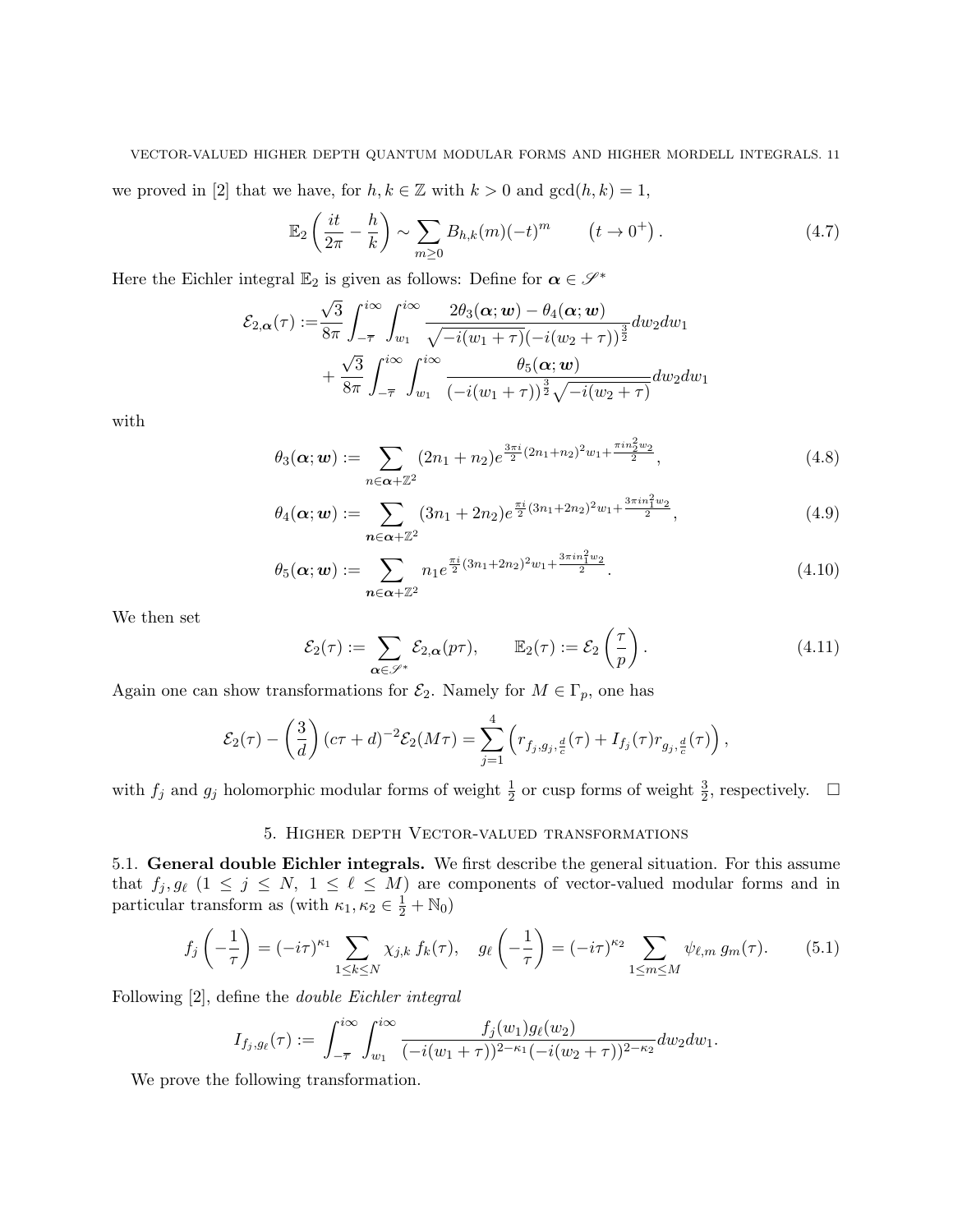Lemma 5.1. We have the following two transformations

$$
I_{f_j,g_\ell}(\tau) - I_{f_j|T,g_\ell|T}(\tau+1) = 0,\t\t(5.2)
$$

$$
I_{f_j,g_\ell}(\tau) - (-i\tau)^{\kappa_1+\kappa_2-4} \sum_{\substack{1 \le k \le N \\ 1 \le m \le M}} \chi_{j,k} \psi_{\ell,m} I_{f_k,g_m}\left(-\frac{1}{\tau}\right) \tag{5.3}
$$

$$
= \int_0^{i\infty} \int_{w_1}^{i\infty} \frac{f_j(w_1)g_\ell(w_2)}{(-i(w_1+\tau))^{2-\kappa_1}(-i(w_2+\tau))^{2-\kappa_2}} dw_2 dw_1 + I_{f_j}(\tau) r_{g_\ell}(\tau) - r_{f_j}(\tau) r_{g_\ell}(\tau),
$$

where  $\vert_{\kappa}$  denotes the usual weight k slash operator.

*Proof.* The transformation  $(5.2)$  is clear. To show  $(5.3)$ , we first compute, using  $(5.1)$ ,

$$
(-i\tau)^{\kappa_1+\kappa_2-4} \sum_{\substack{1\leq k\leq N\\1\leq m\leq M}} \chi_{j,k} \psi_{\ell,m} I_{f_k,g_m}\left(-\frac{1}{\tau}\right) = \int_{-\overline{\tau}}^0 \int_{w_1}^0 \frac{f_j(w_1)g_\ell(w_2)}{(-i(w_1+\tau))^{2-\kappa_1}(-i(w_2+\tau))^{2-\kappa_2}} dw_2 dw_1.
$$

Employing the splitting

$$
\int_{-\overline{\tau}}^{0} \int_{w_1}^{0} = \int_{-\overline{\tau}}^{i\infty} \int_{w_1}^{i\infty} + \int_{0}^{i\infty} \int_{0}^{i\infty} - \int_{0}^{i\infty} \int_{w_1}^{i\infty} - \int_{-\overline{\tau}}^{i\infty} \int_{0}^{i\infty}
$$

then directly gives the claim.

5.2. The function  $\mathcal{E}_1$ . We first rewrite  $\mathcal{E}_1$ . For this define, for  $k_1, k_2 \in \mathbb{Z}$  with  $k_1 \equiv k_2 \pmod{2}$ , √

$$
J_{\mathbf{k}}(\tau) := \sum_{\delta \in \{0,1\}} I_{(k_1 + \delta p, k_2 + 3\delta p)}(\tau) \quad \text{with} \quad I_{\mathbf{k}}(\tau) := -\frac{\sqrt{3}}{4p} I_{\Theta_1(2p, k_1, 2p; \cdot), \Theta_1(6p, k_2, 6p, \cdot)}(\tau),
$$

$$
r_{\mathbf{k}}(\tau) := \int_0^{i\infty} \int_{w_1}^{i\infty} \frac{\Theta_1(2p, k_1, 2p; w_1) \Theta_1(6p, k_2, 6p; w_2)}{\sqrt{-i(w_1 + \tau)} \sqrt{-i(w_2 + \tau)}} dw_2 dw_1.
$$

We have the following transformation properties.

**Proposition 5.2.** We have, for  $\ell_1 \equiv \ell_2 \pmod{2}$ ,

$$
J_{\ell}(\tau) = -\frac{1}{\sqrt{3}p(-i\tau)} \sum_{\substack{k_1 \pmod{p} \\ k_2 \pmod{4p} \\ k_1 \equiv k_2 \pmod{2}}} \zeta_{2p}^{k_1 \ell_1} \zeta_{6p}^{k_2 \ell_2} J_{\mathbf{k}}\left(-\frac{1}{\tau}\right) - \frac{\sqrt{3}}{4p} \sum_{\delta \in \{0,1\}} r_{(k_1+p\delta,k_2+3p\delta)}(\tau) - \frac{\sqrt{3}}{4p} \sum_{\delta \in \{0,1\}} \left( I_{\Theta_1(2p,\ell_1+p\delta,2p;\cdot)}(\tau) - r_{\Theta_1(2p,\ell_1+p\delta,2p;\cdot)}(\tau) \right) r_{\Theta_1(6p,\ell_2+3p\delta,6p;\cdot)}(\tau),
$$

where  $\zeta_j := e^{\frac{2\pi i}{j}}$ .

Proof. Using (2.1) gives

$$
\Theta_1\left(2p, a, 2p; -\frac{1}{\tau}\right) = -i(-i\tau)^{\frac{3}{2}}(2p)^{-\frac{1}{2}} \sum_{k \pmod{2p}} \zeta_{2p}^{ka}\Theta_1(2p, k, 2p; \tau),\tag{5.4}
$$

√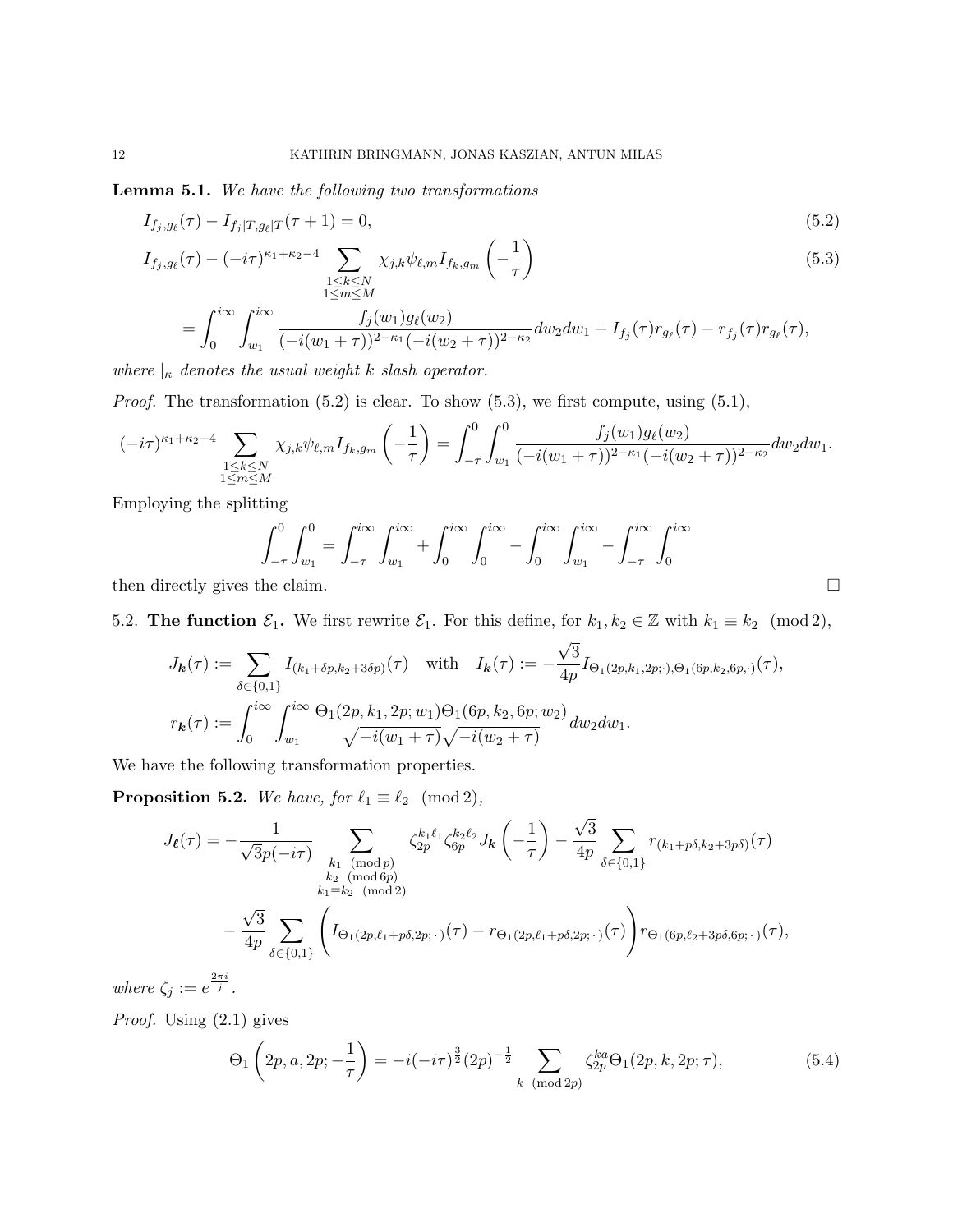$$
\Theta_1\left(6p, a, 6p; -\frac{1}{\tau}\right) = -i(-i\tau)^{\frac{3}{2}}(6p)^{-\frac{1}{2}} \sum_{k \pmod{6p}} \zeta_{6p}^{ka}\Theta_1(6p, k, 6p; \tau).
$$

Thus by Lemma 5.1, we obtain that  $J_{\ell}(\tau)$  equals

$$
-\frac{1}{2\sqrt{3}p(-i\tau)}\sum_{\delta\in\{0,1\}}\sum_{\substack{k_1\pmod{2p}\\k_2\pmod{6p}}}\zeta_{2p}^{k_1(\ell_1+p\delta)}\zeta_{6p}^{k_2(\ell_2+3p\delta)}I_{\mathbf{k}}\left(-\frac{1}{\tau}\right)-\frac{\sqrt{3}}{4p}\sum_{\delta\in\{0,1\}}r_{(\ell_1+p\delta,\ell_2+3p\delta)}(\tau)\\-\frac{\sqrt{3}}{4p}\sum_{\delta\in\{0,1\}}\left(I_{\Theta_1(2p,\ell_1+p\delta,2p;\cdot)}(\tau)-r_{\Theta_1(2p,\ell_1+p\delta,2p;\cdot)}(\tau)\right)r_{\Theta_1(6p,\ell_2+3p\delta,6p;\cdot)}(\tau).
$$

To prove the proposition, we are left to simplify the first term. For this, we write

$$
\sum_{\delta \in \{0,1\}} \sum_{k_1 \pmod{2p} \atop{k_2 \pmod{6p}}} (-1)^{\delta(k_1+k_2)} \zeta_{2p}^{\ell_1 k_1} \zeta_{6p}^{\ell_2 k_2} I_{\mathbf{k}} \left( -\frac{1}{\tau} \right) = 2 \sum_{\substack{k_1 \pmod{2p} \\ k_2 \pmod{6p} \\ k_1 \equiv k_2 \pmod{2}}} \zeta_{2p}^{\ell_1 k_1} \zeta_{6p}^{\ell_2 k_2} I_{\mathbf{k}} \left( -\frac{1}{\tau} \right).
$$

Making the change of variables  $k_1 \mapsto k_1 + p\delta$ ,  $k_2 \mapsto k_2 + 3p\delta$  yields that this equals

$$
2 \sum_{\substack{k_1 \pmod{p} \\ k_2 \pmod{4} \\ k_1 \equiv k_2 \pmod{2}}} \sum_{\delta \in \{0,1\}} \zeta_{2p}^{(k_1+p\delta)\ell_1} \zeta_{6p}^{(k_2+3p\delta)\ell_2} I_{(k_1+p\delta,k_2+3p\delta)} \left( -\frac{1}{\tau} \right)
$$
  

$$
= 2 \sum_{\substack{k_1 \pmod{2p} \\ k_2 \pmod{2}}} \zeta_{2p}^{\ell_1 k_1} \zeta_{6p}^{\ell_2 k_2} J_{\mathbf{k}} \left( -\frac{1}{\tau} \right). \quad \Box
$$

To find transformation properties to use for  $\mathcal{E}_1$ , we write it as a *J*-function.

Lemma 5.3. We have

$$
\mathcal{E}_1(\tau) = J_{(1,3)}(\tau). \tag{5.5}
$$

Proof. As in the proof of Proposition 5.2 of [2] we see that

$$
\sum_{\alpha \in \mathscr{S}^*} \varepsilon(\alpha) \theta_1(\alpha; w) = \frac{1}{p^2} \sum_{\mathbf{A} \in \mathcal{A}} \varepsilon_1(\mathbf{A}) \Theta_1\left(2p, A_1, 2p; \frac{3w_1}{p}\right) \Theta_1\left(2p, A_2, 2p; \frac{w_2}{p}\right)
$$

with

$$
\mathcal{A}:=\{(0,2),(p,p+2),(p-1,p-1),(-1,-1),(p+1,p-1),(1,-1)\},\varepsilon_1(\bm{A}):=\varepsilon\left(\frac{A_1-A_2}{2p},\frac{A_2}{p}\right).
$$

Using (2.2), it is not hard to prove that this sum vanishes.

Similarly

$$
\sum_{\alpha \in \mathscr{S}^*} \varepsilon(\alpha) \theta_2(\alpha; w) = \frac{1}{p^2} \sum_{\mathbf{B} \in \mathcal{B}} \varepsilon_2(\mathbf{B}) \Theta_1\left(2p, B_1, 2p; \frac{w_1}{p}\right) \Theta_1\left(2p, B_2, 2p; \frac{3w_2}{p}\right) \tag{5.6}
$$

with

$$
\mathcal{B} := \left\{ (p+1, p-1), (1, -1), (p+2, p), (2, 0), (1, 1), (p+1, p+1) \right\}, \ \varepsilon_2(\mathcal{B}) := \varepsilon \left( \frac{B_2 - 3B_1}{2p}, \frac{B_1}{p} \right).
$$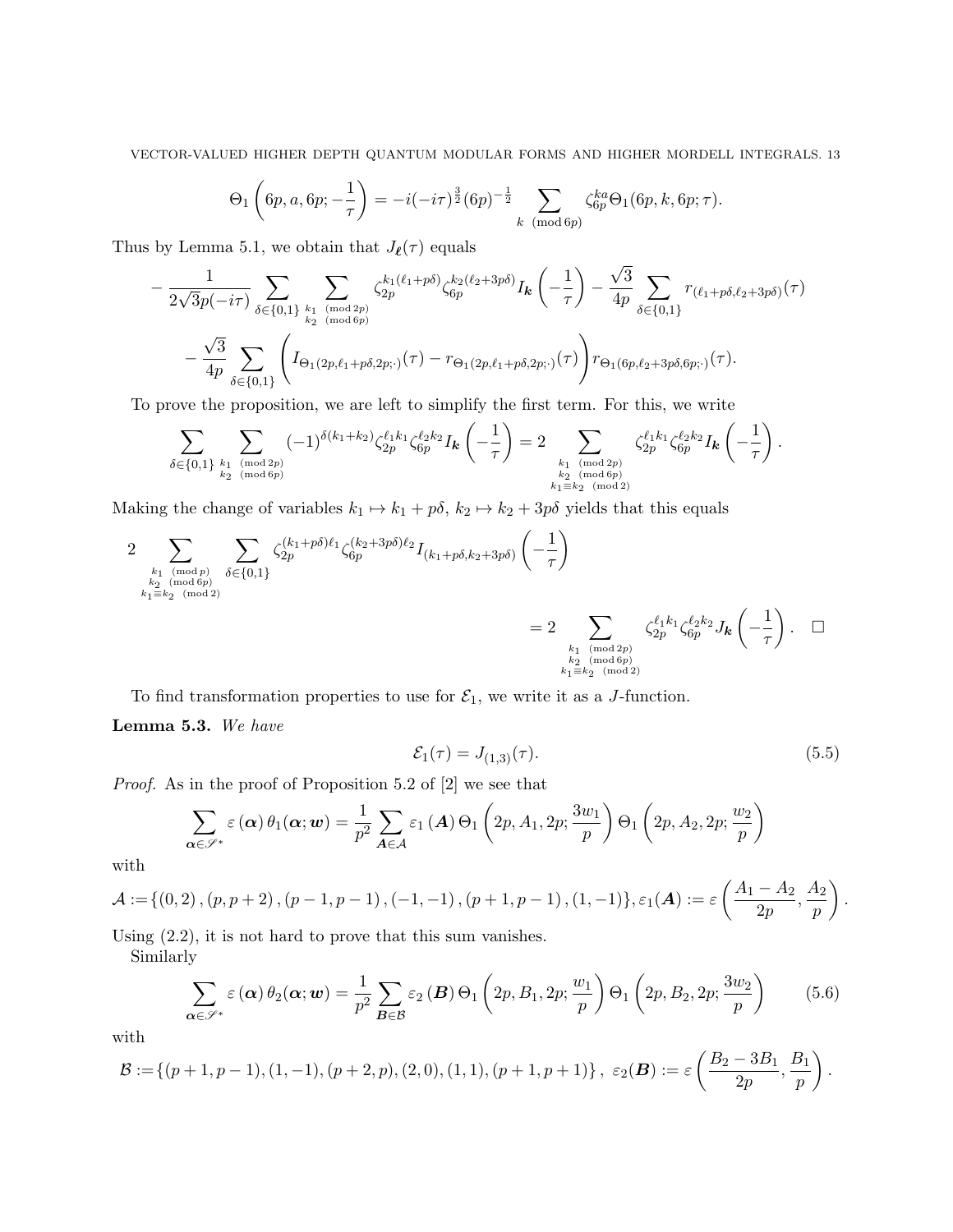Using again (2.2) and  $\Theta_1(2p, h, 2p; 3\tau) = \frac{1}{3}\Theta_1(6p, 3h, 6p; \tau)$ , one obtains that (5.6) equals

$$
\frac{1}{p^2} \sum_{\delta \in \{0,1\}} \Theta_1 \left( 2p, 1 + \delta p, 2p; \frac{w_1}{p} \right) \Theta_1 \left( 6p, 3 + 3\delta p, 6p; \frac{w_2}{p} \right).
$$

This yields the claim by  $(4.6)$ .

Proposition 5.2 then implies the following transformation for  $\mathcal{E}_1$ .

Corollary 5.4. We have

$$
\mathcal{E}_1(\tau) = -\frac{1}{\sqrt{3}p(-i\tau)} \sum_{\substack{k_1 \pmod{p} \\ k_2 \pmod{6p} \\ k_1 \equiv k_2 \pmod{2}}} \zeta_{2p}^{k_1+k_2} J_{\mathbf{k}}\left(-\frac{1}{\tau}\right) + \frac{1}{4} \sum_{\alpha \in \mathscr{S}^*} \varepsilon(\alpha) H_{1,\alpha}(\tau)
$$

$$
- \frac{\sqrt{3}}{4p} \sum_{\delta \in \{0,1\}} \left( I_{\Theta_1(2p,1+p\delta,2p;.)}(\tau) - r_{\Theta_1(2p,1+p\delta,2p;.)}(\tau) \right) r_{\Theta_1(6p,3+3p\delta,6p;.)}(\tau).
$$

*Proof.* We use Proposition 5.2 with  $\ell_1 = 1$  and  $\ell_2 = 3$  and reversing the calculation used to show (5.5), we obtain that the second term equals  $\frac{1}{4} \sum_{\alpha \in \mathscr{S}^*} \varepsilon(\alpha) H_{1,\alpha}(\tau)$ .

 $\Box$ 

5.3. The function  $\mathcal{E}_2$ . We proceed in the same way as for  $\mathcal{E}_1$ . To rewrite  $\mathcal{E}_2$ , defined in (4.11), we set, for  $k_1 \equiv k_2 \pmod{2}$ ,

$$
\mathcal{K}_{\mathbf{k}}(\tau):=2\mathcal{J}_{\mathbf{k}}(\tau)+\mathcal{J}_{\left(\frac{k_1+k_2}{2},\frac{k_2-3k_1}{2}\right)}(\tau),
$$

where (note that we changed the normalization in comparison to [2])

$$
\mathcal{J}_{\bm{k}}(\tau) := \sum_{\delta \in \{0,1\}} \mathcal{I}_{(k_1 + p\delta,k_2 + 3p\delta)}(\tau), \quad \text{with} \quad \mathcal{I}_{\bm{k}}(\tau) := -\frac{\sqrt{3}}{8\pi} I_{\Theta_1(2p,k_1,2p;\cdot),\Theta_0(6p,k_2,6p;\cdot)}(\tau).
$$

Moreover set

$$
R_{\mathbf{k}}(\tau) := \int_0^{i\infty} \int_{w_1}^{i\infty} \frac{\Theta_1(2p, k_1, 2p; w_1) \Theta_0(6p, k_2, 6p; w_2)}{\sqrt{-i(w_1 + \tau)} (-i(w_2 + \tau))^{\frac{3}{2}}} dw_2 dw_1.
$$

We have the following transformation law for the function  $\mathcal{K}_{\ell}$ .

**Proposition 5.5.** We have, for  $\ell_1 \equiv \ell_2 \pmod{2}$ ,

$$
\mathcal{K}_{\ell}(\tau) = \frac{i}{2\sqrt{3}p} \sum_{\substack{k_1 \pmod{p} \\ k_2 \pmod{6p} \\ k_1 \equiv k_2 \pmod{6p}}} \zeta_{2p}^{k_1 \ell_1} \zeta_{6p}^{k_2 \ell_2} \mathcal{K}_{\mathbf{k}} \left( -\frac{1}{\tau} \right) \n- \frac{\sqrt{3}}{8\pi} \sum_{\delta \in \{0,1\}} \left( 2R_{(k_1+p\delta,k_2+3p\delta)}(\tau) + R_{\left(\frac{k_1+k_2}{2}+p\delta,\frac{k_2-3k_1}{2}+3p\delta\right)}(\tau) \right) \n- \frac{\sqrt{3}}{8\pi} \sum_{\delta \in \{0,1\}} \left( 2\left( I_{\Theta_1(2p,\ell_1+p\delta,2p;.)}(\tau) - r_{\Theta_1(2p,\ell_1+p\delta,2p;.)}(\tau) \right) r_{\Theta_0(6p,\ell_2+3p\delta,6p;.)}(\tau) \right)
$$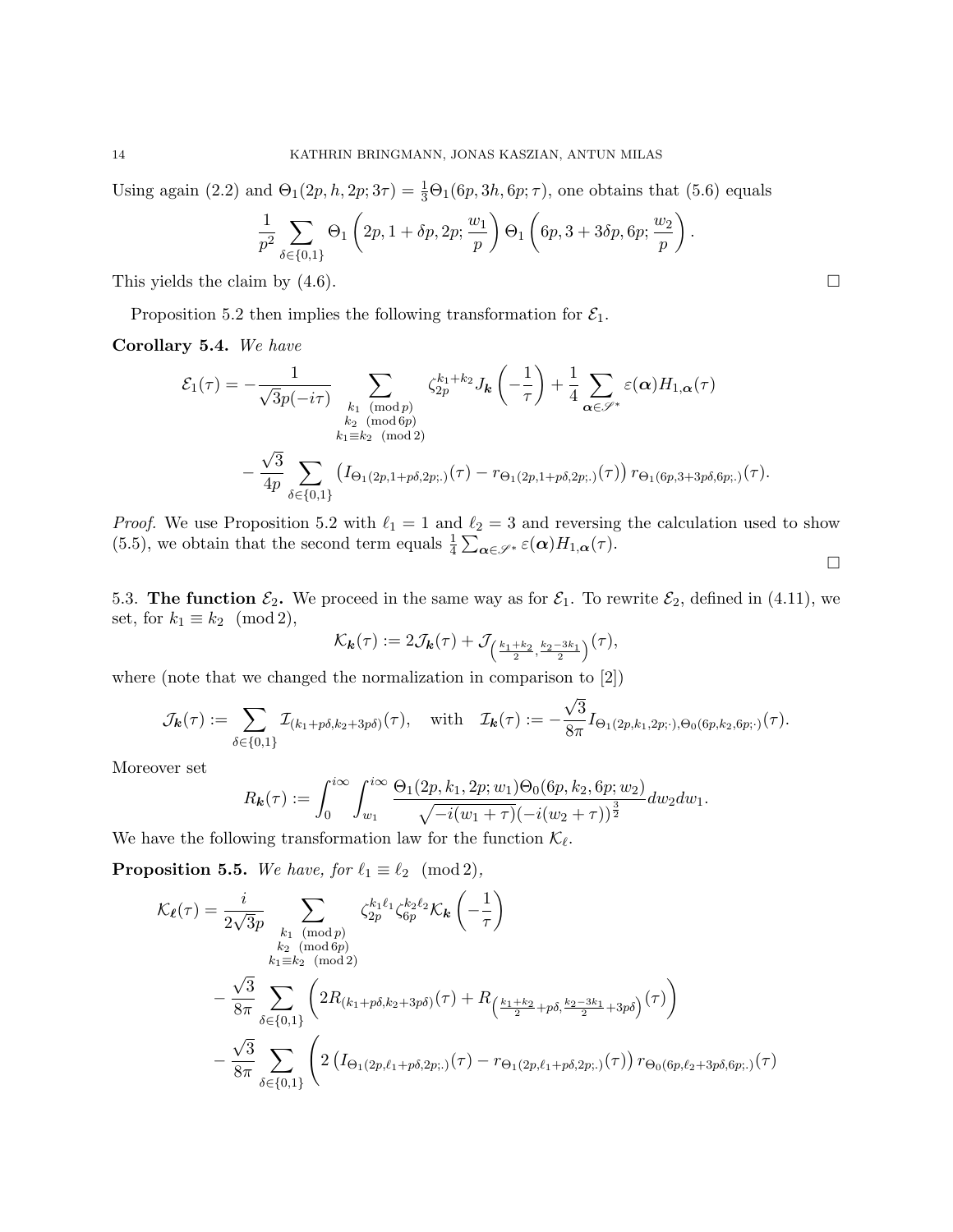$$
+\left(I_{\Theta_{1}\left(2p,\frac{\ell_1+\ell_2}{2}+p\delta,2p;.\right)}(\tau)-r_{\Theta_{1}\left(2p,\frac{\ell_1+\ell_2}{2}+p\delta,2p;.\right)}(\tau)\right)r_{\Theta_{0}\left(6p,\frac{\ell_2-3\ell_1}{2}+3p\delta,6p;.\right)}(\tau)\Bigg)
$$

 $\ddot{\phantom{1}}$ .

Proof. Using (5.4) and

$$
\Theta_0\left(6p, a, 6p; -\frac{1}{\tau}\right) = (-i\tau)^{\frac{1}{2}} \frac{1}{\sqrt{6p}} \sum_{k \pmod{6p}} \zeta_{6p}^{ka} \Theta_0(6p, k, 6p; \tau),
$$

Proposition 5.7 gives that  $\mathcal{K}_{\ell_1,\ell_2}(\tau)$  equals

$$
\sum_{\substack{k_1 \pmod{2p} \\ k_2 \pmod{6p}}} \left( 2\zeta_{2p}^{k_1(\ell_1+p\delta)} \zeta_{6p}^{k_2(\ell_2+3p\delta)} + 2\zeta_{2p}^{k_1(\frac{\ell_1+\ell_2}{2}+p\delta)} \zeta_{6p}^{k_2(\frac{\ell_2-3\ell_1}{2}+3p\delta)} \right) \frac{i}{16p\pi(-i\tau)^2} \mathcal{I}_{\mathbf{k}} \left( -\frac{1}{\tau} \right) \n- \frac{\sqrt{3}}{8\pi} \sum_{\delta \in \{0,1\}} \left( 2R_{(\ell_1+p\delta,\ell_2+3p\delta)}(\tau) + R_{(\frac{\ell_1+\ell_2}{2}+p\delta,\frac{\ell_2-3\ell_1}{2}+3p\delta)}(\tau) \right) \n- \frac{\sqrt{3}}{8\pi} \sum_{\delta \in \{0,1\}} \left( 2\left( I_{\Theta_1(2p,\ell_1+p\delta,2p;.)}(\tau) - r_{\Theta_1(2p,\ell_1+p\delta,2p;.)}(\tau) \right) r_{\Theta_0(6p,\ell_2+3p\delta,6p;.)}(\tau) \n+ \left( I_{\Theta_1(2p,\frac{\ell_1+\ell_2}{2}+p\delta,2p;.)}(\tau) - r_{\Theta_1(2p,\frac{\ell_1+\ell_2}{2}+p\delta,2p;.)}(\tau) \right) r_{\Theta_0(6p,\ell_2+3p\delta,6p;.)}(\tau) \right).
$$

We are left to simplify the first term. As in the proof of Proposition 5.3 the sum on  $k_1, k_2$  equals

$$
2\sum_{\substack{k_1 \pmod{p} \\ k_2 \pmod{6p} \\ k_1 \equiv k_2 \pmod{2}}} \left(2\zeta_{2p}^{k_1+k_2} + \zeta_p^{k_1}\right) \mathcal{J}_{\mathbf{k}}\left(-\frac{1}{\tau}\right).
$$

In the contribution from the second term, we change  $k_1$  into  $\frac{k_1+k_2}{2}$  and  $k_2$  into  $\frac{k_2-3k_1}{2}$  giving the claim.

We next write  $\mathcal{E}_2$  in terms of the K-functions.

Lemma 5.6. We have

$$
\mathcal{E}_2(\tau) = \mathcal{K}_{(1,3)}(\tau). \tag{5.7}
$$

Proposition 5.5 yields the following transformation for  $\mathcal{E}_2$ .

Corollary 5.7. We have

$$
\mathcal{E}_{2}(\tau) = \frac{i}{8\pi p(-i\tau)^{2}} \sum_{\substack{k_{1} \pmod{p} \\ k_{2} \pmod{6p} \\ k_{1} \equiv k_{2} \pmod{6p}}} \zeta_{2p}^{k_{1}+k_{2}} \mathcal{K}_{k} \left( -\frac{1}{\tau} \right) + \frac{i}{4} \sum_{\alpha \in \mathscr{S}^{*}} H_{2,\alpha}(\tau)
$$

$$
- \frac{\sqrt{3}}{8\pi} \sum_{\delta \in \{0,1\}} \left( 2 \left( I_{\Theta_{1}(2p,1+p\delta,2p;\cdot)}(\tau) - r_{\Theta_{1}(2p,1+p\delta,2p;\cdot)}(\tau) \right) r_{\Theta_{0}(6p,3+3p\delta,6p;\cdot)}(\tau) - \left( I_{\Theta_{1}(2p,2+p\delta,2p;\cdot)}(\tau) - r_{\Theta_{1}(2p,1+p\delta,2p;\cdot)}(\tau) \right) r_{\Theta_{0}(6p,3p\delta,6p;\cdot)}(\tau) \right).
$$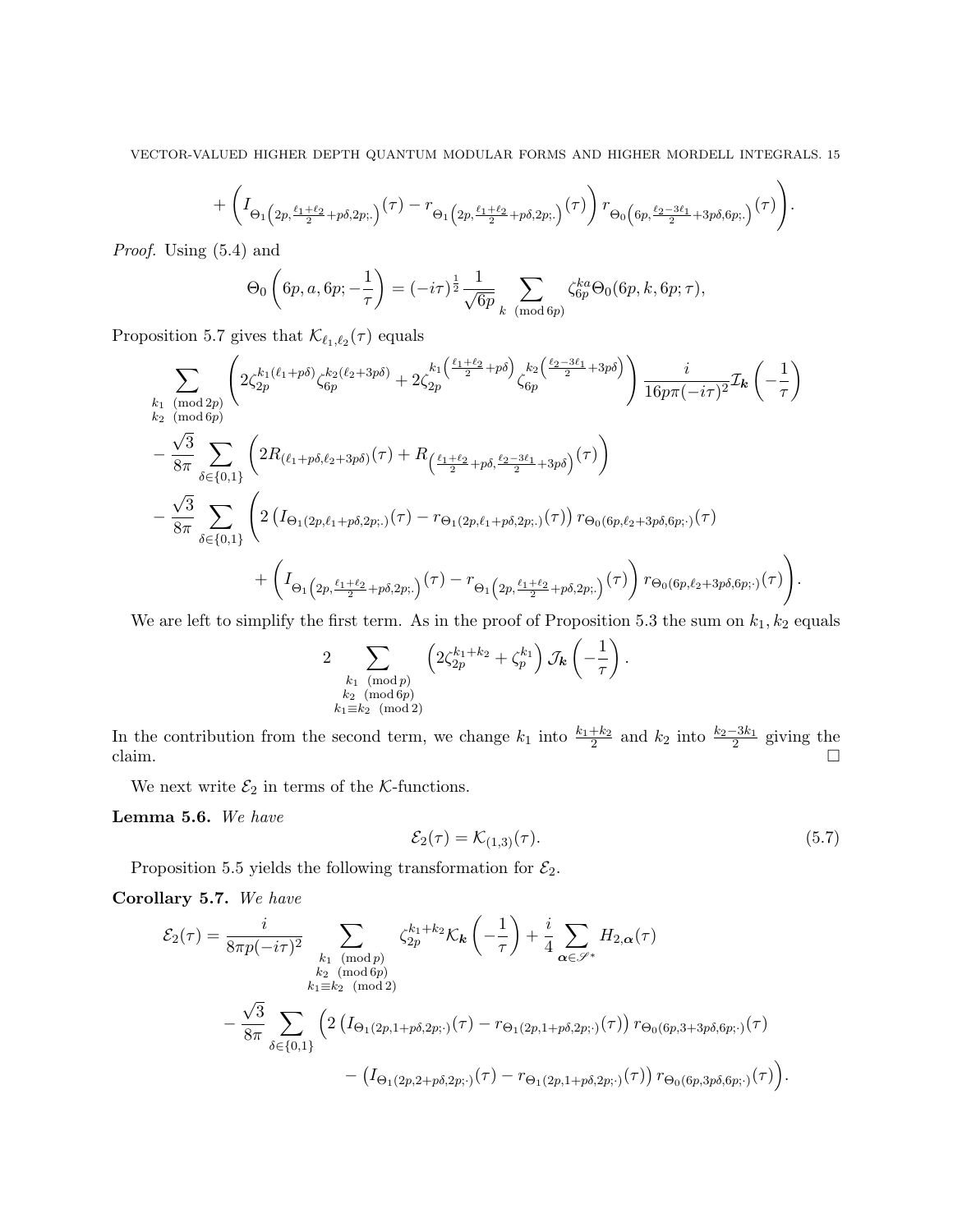Proof. The claim follows from Proposition 5.5. Reversing the calculations required for the proof of (5.7) yields that the second summand equals  $\frac{i}{4} \sum_{\alpha \in \mathscr{S}^*} H_{2,\alpha}(\tau)$ .

5.4. Proof Theorem 1.1. We are now ready to prove a refined version of Theorem 1.1.

- **Theorem 5.8.** (1) The function  $\widehat{F}_1 : \mathbb{Q} \to \mathbb{C}$  defined by  $\widehat{F}_1(\frac{h}{k})$  $\frac{h}{k}$ ) :=  $F_1(e^{2\pi i \frac{ph}{k}})$  is a component of a vector-valued quantum modular form of depth two and weight one.
- (2) The function  $\widehat{F}_2 : \mathbb{Q} \to \mathbb{C}$  defined by  $\widehat{F}_2(\frac{h}{k})$  $\frac{h}{k}$  :=  $F_2(e^{2\pi i \frac{ph}{k}})$  is a component of a vector-valued quantum modular form of depth two and weight two.

*Proof.* (1) We have, by  $(4.3)$ ,

$$
\widehat{F}_1\left(\frac{h}{k}\right) = \lim_{t \to 0^+} F_1\left(e^{2\pi i \frac{ph}{k} - t}\right) = A_{hp_1, \frac{k}{p_2}}(0) = \lim_{t \to 0^+} \mathbb{E}_1\left(\frac{it}{2\pi} - \frac{h}{k}\right),
$$

where  $p_1 := p/\gcd(k, p)$ ,  $p_2 := \gcd(k, p)$ . Corollary 5.4 and Proposition 5.2 then give the claim. (2) The relation (4.7) gives

$$
\widehat{F}_2\left(\frac{h}{k}\right) = \lim_{t \to 0^+} F_2\left(e^{2\pi i \frac{ph}{k} - t}\right) = B_{hp_1, \frac{k}{p_2}}(0) = \lim_{t \to 0^+} \mathbb{E}_2\left(\frac{it}{2\pi} - \frac{h}{k}\right).
$$

Corollary 5.4 and Proposition 5.5 then yields the claim.

# 6. Higher Mordell integrals

6.1. **Proof of Theorem 1.2.** We first assume that  $\alpha_j \notin \mathbb{Z}$ . Via analytic continuation, it is enough to show the theorem for  $\tau = iv$ . We first claim that

$$
H_{1,\alpha}(iv) = 2 \lim_{r \to \infty} \sum_{\substack{n \in \alpha + \mathbb{Z}^2 \\ |n_j - \alpha_j| \le r}} M_2\left(\sqrt{3}; \sqrt{\frac{v}{2}} \left(\sqrt{3}(2n_1 + n_2), n_2\right)\right) e^{2\pi Q(n)v}.
$$
 (6.1)

For this we write (which follows from shifting in (6.1) of [2]  $w_j \mapsto 2iw_j - \overline{\tau}$ )

$$
e^{4\pi Q(n)v} M_2 \left(\sqrt{3}; \sqrt{3v}(2n_1 + n_2), \sqrt{v}n_2\right)
$$
  
=  $\sqrt{3}(2n_1 + n_2) n_2 \int_0^\infty \frac{e^{-3\pi (2n_1 + n_2)^2 w_1}}{\sqrt{w_1 + v}} \int_{w_1}^\infty \frac{e^{-\pi n_2^2 w_2}}{\sqrt{w_2 + v}} dw_2 dw_1$   
+  $\sqrt{3}(3n_1 + 2n_2) n_1 \int_0^\infty \frac{e^{-\pi (3n_1 + 2n_2)^2 w_1}}{\sqrt{w_1 + v}} \int_{w_1}^\infty \frac{e^{-3\pi n_1^2 w_2}}{\sqrt{w_2 + v}} dw_2 dw_1.$ 

Then we change  $v \mapsto \frac{v}{2}$ , sum over those  $n \in \alpha + \mathbb{Z}^2$  satisfying  $|n_j - \alpha_j| \le r$  and let  $r \to \infty$ . On the right-hand side we may use Lebesgue's dominated convergence theorem and can reorder the absolutely converging series inside the integral to obtain (6.1).

To finish the proof, we rewrite (2.3), to obtain (assuming  $N_2, N_1 - \kappa N_2 \neq 0$ )

$$
M_2\left(\kappa;\sqrt{v}N\right) = -\frac{1}{\pi^2}e^{-\pi v\left(N_1^2+N_2^2\right)}\int_{\mathbb{R}^2} \frac{e^{-\pi vw_1^2-\pi vw_2^2}}{\left(w_2-iN_2\right)\left(w_1-\kappa w_2-i\left(N_1-\kappa N_2\right)\right)}d\boldsymbol{w}.\tag{6.2}
$$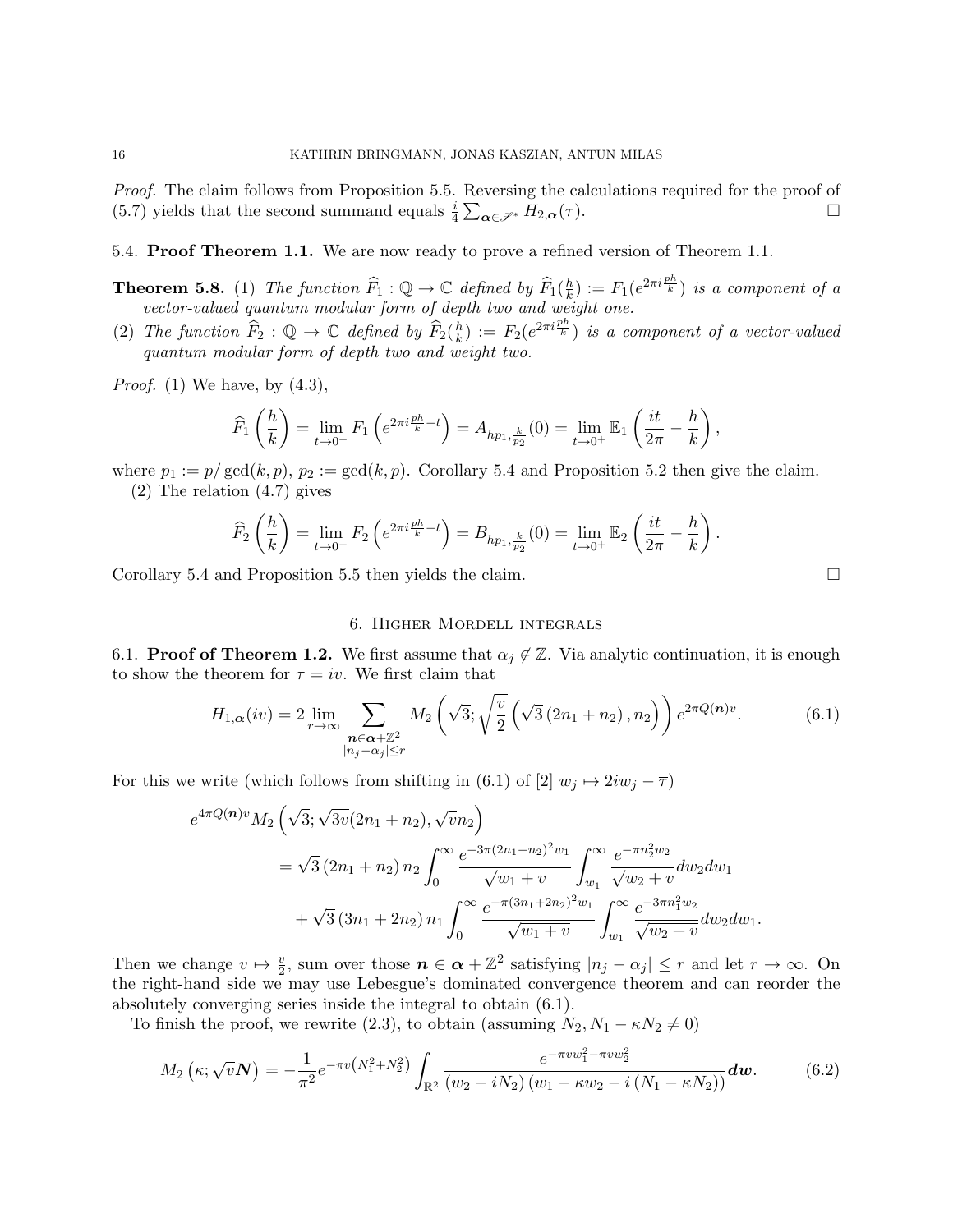Thus in particular (for  $n_1, n_2 \neq 0$ )

$$
M_2\left(\sqrt{3};\sqrt{\frac{v}{2}}\left(\sqrt{3}\left(2n_1+n_2\right),n_2\right)\right) = -\frac{1}{\pi^2}e^{-2\pi Q(n)v}\int_{\mathbb{R}^2} \frac{e^{-\frac{\pi vw_1^2}{2} - \frac{\pi vw_2^2}{2}}}{(w_2 - in_2)\left(w_1 - \sqrt{3}w_2 - 2\sqrt{3}in_1\right)}dw
$$
  
= 
$$
-\frac{1}{\pi^2}e^{-2\pi Q(n)v}\int_{\mathbb{R}^2} \frac{e^{-\frac{3\pi v(2w_1 + w_2)^2}{2} - \frac{\pi vw_2^2}{2}}}{(w_2 - in_2)\left(w_1 - in_1\right)}dw,
$$

making the change of variables  $w_1 \mapsto 2$  $3w_1 +$  $3w_2$ . This implies that

$$
\lim_{r \to \infty} \sum_{\substack{n \in \alpha + \mathbb{Z}^2 \\ |n_j - \alpha_j| \le r}} M_2 \left( \sqrt{3}; \sqrt{\frac{v}{2}} \left( \sqrt{3} \left( 2n_1 + n_2 \right), n_2 \right) \right) e^{2\pi Q(n)v} \\
= -\frac{1}{\pi^2} \lim_{r \to \infty} \sum_{\substack{n \in \alpha + \mathbb{Z}^2 \\ |n_j - \alpha_j| \le r}} \int_{\mathbb{R}^2} \frac{e^{-2\pi v Q(w)}}{(w_2 - in_2) \left( w_1 - in_1 \right)} dw. \tag{6.3}
$$

Using

$$
\pi \cot(\pi x) = \lim_{r \to \infty} \sum_{k=-r}^{r} \frac{1}{x+k},
$$

we obtain that the sum over the integrand (without the exponential factor) is

$$
-\lim_{r\to\infty}\sum_{\substack{\mathbf{n}\in\mathbb{Z}^2\\|n_j|\leq r}}\left(\frac{1}{iw_1+\alpha_1+n_1}\right)\left(\frac{1}{iw_2+\alpha_2+n_2}\right)=-\pi^2\cot\left(\pi(iw_1+\alpha_1)\right)\cot\left(\pi(iw_2+\alpha_2)\right).
$$

Using again Lebesgue's theorem of dominated convergence, one can show that one can interchange the limit and the integration in (6.3) to obtain

$$
H_{1,\alpha}(\tau)=\int_{\mathbb{R}^2}\cot\left(\pi iw_1+\pi\alpha_1\right)\cot\left(\pi iw_2+\pi\alpha_2\right)e^{2\pi i\tau Q(\boldsymbol{w})}\boldsymbol{dw}.
$$

Using

$$
\cot(x + iy) = -\frac{\sin(2x)}{\cos(2x) - \cosh(2y)} + i \frac{\sinh(2y)}{\cos(2x) - \cosh(2y)}.
$$

then yields,

$$
H_{1,\alpha}(\tau) = 2 \int_{\mathbb{R}^2} \left( \mathcal{G}_{\alpha_1}(w_1) \mathcal{G}_{\alpha_2}(w_2) - \mathcal{F}_{\alpha_1}(w_1) \mathcal{F}_{\alpha_2}(w_2) \right) e^{2\pi i \tau Q(\boldsymbol{w})} d\boldsymbol{w}.
$$
 (6.4)

This gives the claim of Theorem 1.2 in this case.

We next turn to the case that  $\alpha_j \in \mathbb{Z}$  for exactly one  $j \in \{1,2\}$ . We only consider the case  $\alpha_1 \in \mathbb{Z}$ , since the case  $\alpha_2 \in \mathbb{Z}$  goes analogously. Since the integrand in  $H_{1,\alpha}$  is invariant under  $\alpha_j \mapsto \alpha_j + 1$ , we may assume that  $\alpha_1 = 0$ . One directly sees from (6.4) that in this case

$$
H_{1,(0,\alpha_2)}(\tau)=-2\lim_{\alpha_1\to 0}\int_{\mathbb{R}^2}\mathcal{F}_{\alpha_1}(w_1)\mathcal{F}_{\alpha_2}(w_2)e^{2\pi i \tau Q(\boldsymbol{w})}\boldsymbol{dw}.
$$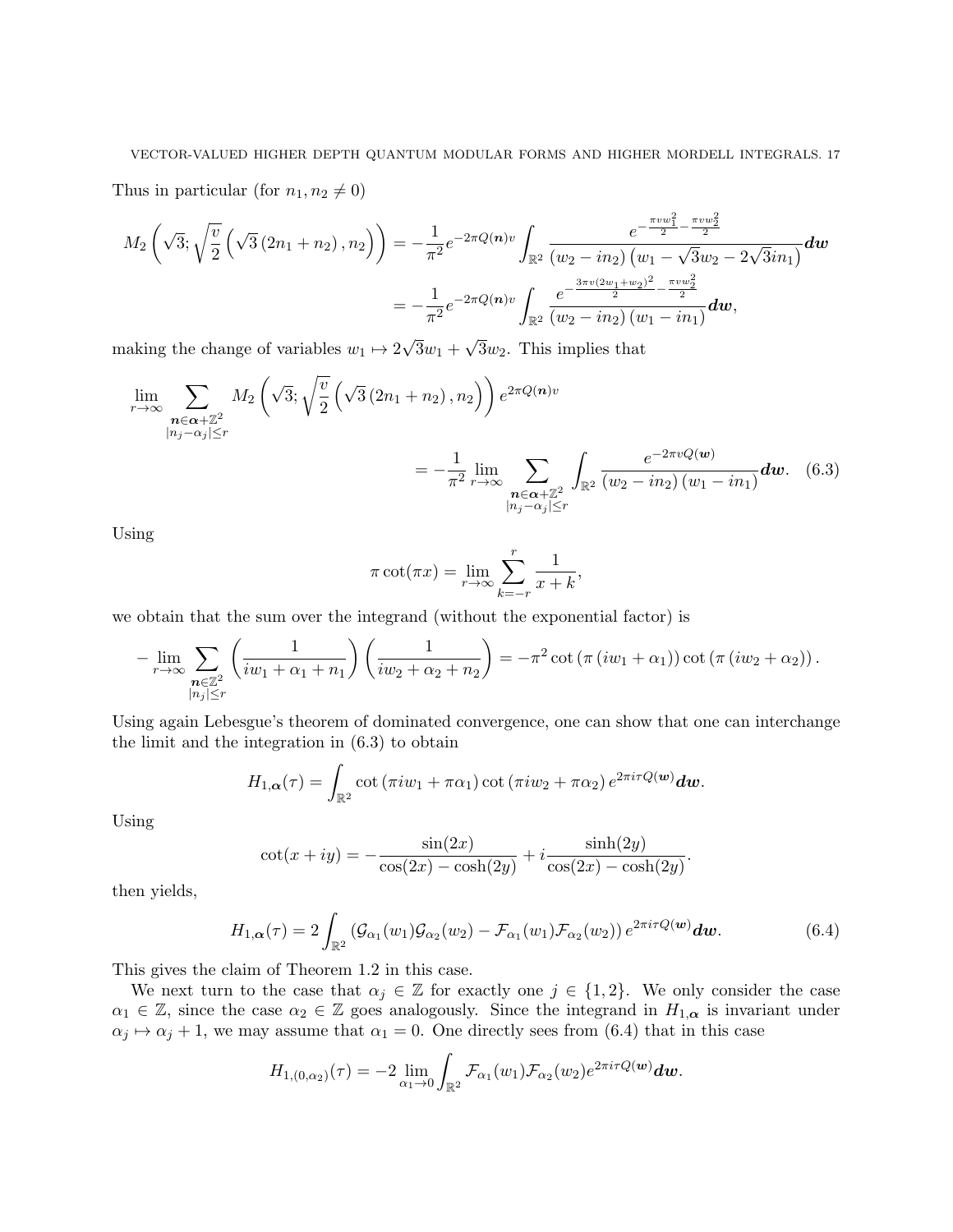Using that  $\mathcal{F}_0(-w_1) = -\mathcal{F}_0(w_1)$ , we obtain

$$
H_{1,(0,\alpha_2)}(\tau) = -\int_{\mathbb{R}^2} \mathcal{F}_0(w_1) \mathcal{F}_{\alpha_2}(w_2) e^{2\pi i \tau (3w_1^2 + w_2^2)} \sum_{\pm} \pm e^{\pm 6\pi i \tau w_1 w_2} dw.
$$
 (6.5)

.

Now write

$$
\mathcal{F}_0(w_1) = \left(\mathcal{F}_0(w_1) - \frac{1}{\pi w_1}\right) + \frac{1}{\pi w_1}
$$

The contribution of the first term to the integral now exists and gives, changing  $w_1 \mapsto -w_1$  for the minus sign

$$
-2\int_{\mathbb{R}^2}\left(\mathcal{F}_0(w_1)-\frac{1}{\pi w_1}\right)\mathcal{F}_{\alpha_2}(w_2)e^{2\pi i \tau Q(\boldsymbol{w})}\boldsymbol{dw}.
$$

For the second term we write

$$
\mathcal{F}_{\alpha_2}(w_2) = \left(\mathcal{F}_{\alpha_2}(w_2) - \mathcal{F}_{\alpha_2}\left(w_2 \pm \frac{3w_1}{2}\right)\right) + F_{\alpha_2}\left(w_2 \pm \frac{3w_1}{2}\right). \tag{6.6}
$$

The first term in (6.6) contributes to (6.5), changing  $w_1 \mapsto -w_1$  for the minus sign

$$
-\frac{2}{\pi}\int_{\mathbb{R}^2}w_1^{-1}\left(\mathcal{F}_{\alpha_2}(w_2)-\mathcal{F}_{\alpha_2}\left(w_2+\frac{3w_1}{2}\right)\right)e^{2\pi i\tau Q(\boldsymbol{w})}\boldsymbol{dw}.
$$

For the final term in (6.6) we use that  $3w_1^2 + w_2^2 \pm 3w_1w_2 = (w_2 \pm \frac{3w_1}{2})^2 + \frac{3}{4}w_1^2$ , to obtain

$$
-\frac{1}{\pi} \int_{\mathbb{R}} \frac{e^{\frac{3\pi i \tau w_1^2}{2}}}{w_1} \int_{\mathbb{R}} \sum_{\pm} \pm \mathcal{F}_{\alpha_2} \left(w_2 \pm \frac{3w_1}{2}\right) e^{2\pi i \tau \left(w_2 \pm \frac{3w_1}{2}\right)^2} dw_2 dw_1.
$$

The inner integral on  $w_2$  now vanishes, which may be seen by changing in the integral on  $w_2$  for the minus sign  $w_2 \mapsto w_2 + 3w_1$ . Combining, the theorem statement follows.

# 6.2. Proof of Theorem 1.3.

*Proof of Theorem 1.3.* From  $(6.3)$  and  $(6.4)$  of  $[2]$ , one obtains that

$$
\frac{1}{2\pi i} \left[ \frac{\partial}{\partial z} \left( M_2 \left( \sqrt{3}; \sqrt{3v} (2n_1 + n_2), \sqrt{v} \left( n_2 - \frac{2\text{Im}(z)}{v} \right) \right) e^{2\pi i n_2 z} \right) \right]_{z=0} e^{4\pi v Q(n)}
$$
\n
$$
= -\frac{\sqrt{3}}{2\pi} (2n_1 + n_2) \int_0^\infty \frac{e^{-\frac{3\pi}{2} (2n_1 + n_2)^2 w_1}}{\sqrt{w_1 + 2v}} \int_{w_1}^\infty \frac{e^{-\frac{\pi}{2} n_2^2 w_2}}{(w_2 + 2v)^{\frac{3}{2}}} dw_2 dw_1
$$
\n
$$
+ \frac{\sqrt{3}}{4\pi} (3n_1 + 2n_2) \int_0^\infty \frac{e^{-\frac{\pi}{2} (3n_1 + 2n_2)^2 w_1}}{\sqrt{w_1 + 2v}} \int_{w_1}^\infty \frac{e^{-\frac{3\pi n_1^2 w_2}{2}}}{(w_2 + 2v)^{\frac{3}{2}}} dw_2 dw_1
$$
\n
$$
- \frac{\sqrt{3}}{4\pi} n_1 \int_0^\infty \frac{e^{-\frac{\pi}{2} (3n_1 + 2n_2)^2 w_1}}{(w_1 + 2v)^{\frac{3}{2}}} \int_{w_1}^\infty \frac{e^{-\frac{3\pi n_1^2 w_2}{2}}}{\sqrt{w_2 + 2v}} dw_2 dw_1.
$$

Then we sum over  $n \in \alpha + \mathbb{Z}^2$  satisfying  $|n_j - \alpha_j| \leq r$  and let  $r \to \infty$ . On the right hand side we use Lebesgue's dominated convergence theorem and can reorder the absolutely converging series inside the integral to obtain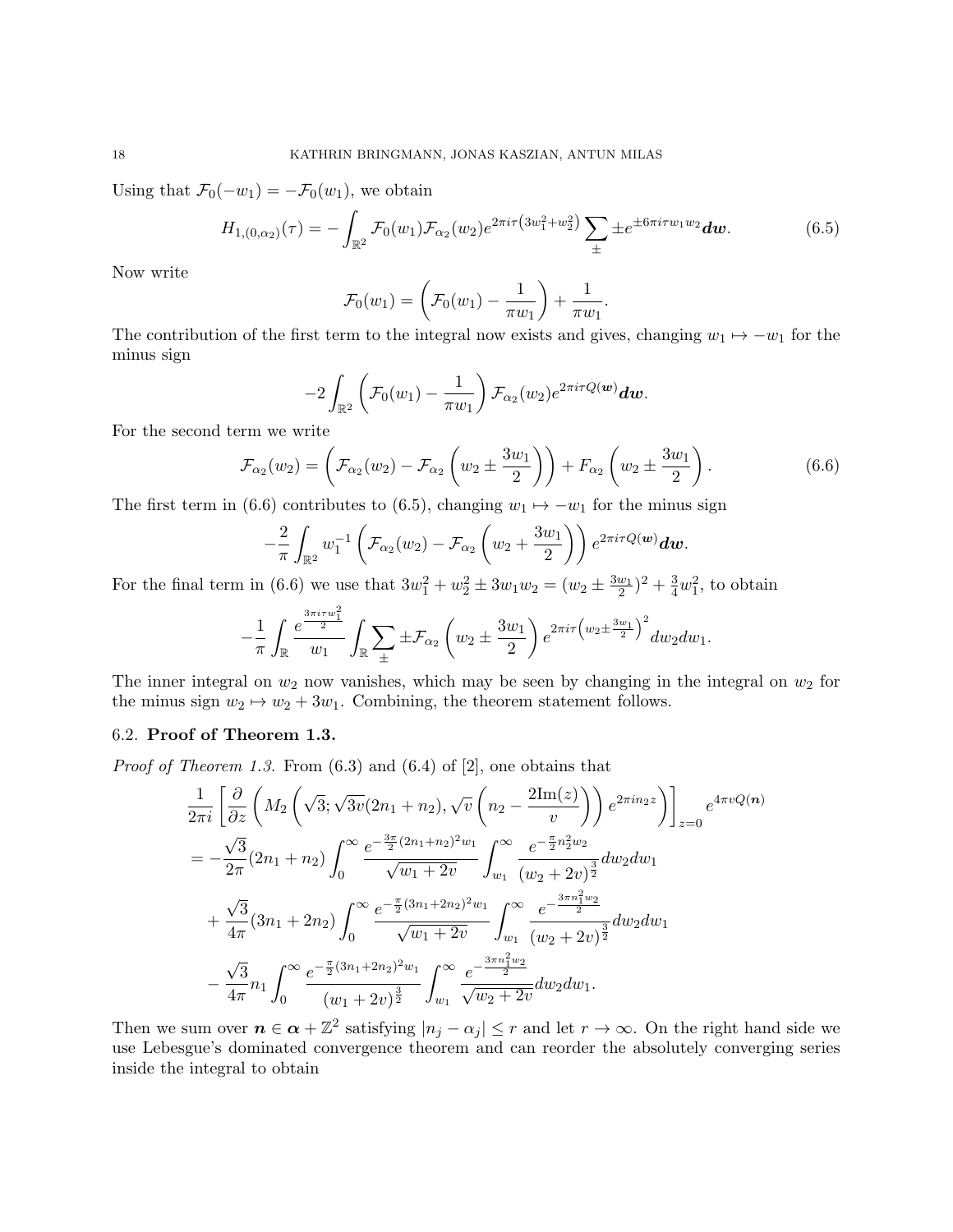$$
\frac{1}{2\pi i} \lim_{r \to \infty} \sum_{\substack{\mathbf{n} \in \alpha + \mathbb{Z}^2 \\ |n_j - \alpha_j| \le r}} \left[ \frac{\partial}{\partial z} \left( M_2 \left( \sqrt{3}; \sqrt{3v} (2n_1 + n_2), \sqrt{v} \left( n_2 - \frac{2\mathrm{Im}(z)}{v} \right) \right) e^{2\pi i n_2 z} \right) \right]_{z=0} e^{4\pi v Q(\mathbf{n})}
$$
\n
$$
= \frac{1}{2i} H_{2,\alpha}(2iv).
$$

We now use (6.2) and change variables  $w_1 \mapsto 2$ √  $3w_1 +$ √  $3w_2$ , to obtain

$$
M_{2}\left(\sqrt{3};\sqrt{3v}(2n_{1}+n_{2}),\sqrt{v}\left(n_{2}-\frac{2\mathrm{Im}(z)}{v}\right)\right)e^{2\pi in_{2}z}
$$
\n
$$
=-\frac{1}{\pi^{2}}e^{-\pi v\left(3(2n_{1}+n_{2})^{2}+\left(n_{2}-\frac{2\mathrm{Im}(z)}{v}\right)^{2}\right)+2\pi in_{2}z}
$$
\n
$$
\times \int_{\mathbb{R}^{2}}\frac{e^{-\pi vw_{1}^{2}-\pi vw_{2}^{2}}}{\left(w_{2}-i\left(n_{2}-\frac{2\mathrm{Im}(z)}{v}\right)\right)\left(w_{1}-\sqrt{3}w_{2}-i\left(2\sqrt{3}n_{1}+2\sqrt{3}\frac{\mathrm{Im}(z)}{v}\right)\right)}dw
$$
\n
$$
=-\frac{1}{\pi^{2}}e^{-\pi v\left(3(2n_{1}+n_{2})^{2}+\left(n_{2}-\frac{2\mathrm{Im}(z)}{v}\right)^{2}\right)+2\pi in_{2}z}\int_{\mathbb{R}^{2}}\frac{e^{-4\pi vQ(w)}}{\left(w_{2}-i\left(n_{2}-\frac{2\mathrm{Im}(z)}{v}\right)\right)\left(w_{1}-i\left(n_{1}+\frac{\mathrm{Im}(z)}{v}\right)\right)}dw.
$$

Thus

$$
\left[\frac{\partial}{\partial z}M_2\left(\sqrt{3};\sqrt{3v}(2n_1+n_2),\sqrt{v}\left(n_2-\frac{2\mathrm{Im}(z)}{v}\right)\right)e^{2\pi in_2 z}\right]_{z=0}e^{4\pi vQ(n)}
$$

$$
=\frac{2}{\pi}\int_{\mathbb{R}^2}\frac{w_2e^{-4\pi vQ(w)}}{(w_2-in_2)(w_1-in_1)}dw.
$$

Exactly as in the proof of Theorem 1.2, we then obtain

$$
\lim_{r \to \infty} \sum_{\substack{\mathbf{n} \in \alpha + \mathbb{Z}^2 \\ |n_j - \alpha_j| \le r}} \left[ \frac{\partial}{\partial z} M_2 \left( \sqrt{3}; \sqrt{3v} (2n_1 + n_2), \sqrt{v} \left( n_2 - \frac{2 \text{Im}(z)}{v} \right) \right) e^{2\pi i n_2 z} \right]_{z=0} e^{4\pi v Q(\mathbf{n})}
$$
\n
$$
= \frac{\pi}{\sqrt{3}} \int_{\mathbb{R}^2} w_2 e^{-4\pi v Q(\mathbf{w})} \cot(\pi i w_2 + \pi \alpha_2) \cot(\pi i w_1 + \pi \alpha_1) d\mathbf{w}.
$$

Observing that on the right hand side the integral over the real part vanishes, gives

$$
H_{2,\boldsymbol{\alpha}}(\tau) = -2i \int_{\mathbb{R}^2} w_2 \left( \mathcal{G}_{\alpha_1}(w_1) \mathcal{F}_{\alpha_2}(w_2) + \mathcal{F}_{\alpha_1}(w_1) \mathcal{G}_{\alpha_2}(w_2) \right) e^{2\pi i \tau Q(\boldsymbol{w})} d\boldsymbol{w}.
$$

The case  $\alpha_1 \notin \mathbb{Z}$  follows directly.

For  $\alpha_1 \in \mathbb{Z}$ , we obtain

$$
H_{2,\alpha}(\tau) = -2i \int_{\mathbb{R}^2} \mathcal{F}_0(w_1) \mathcal{G}_{\alpha_2}^*(w_2) e^{2\pi i \tau Q(\boldsymbol{w})} d\boldsymbol{w}.
$$

Now the claim follows as in the proof of Theorem 1.2.  $\Box$ 

# 7. Future work

Here we discuss a few future directions. We also announce a result that will appear in full detail in our forthcoming work [3].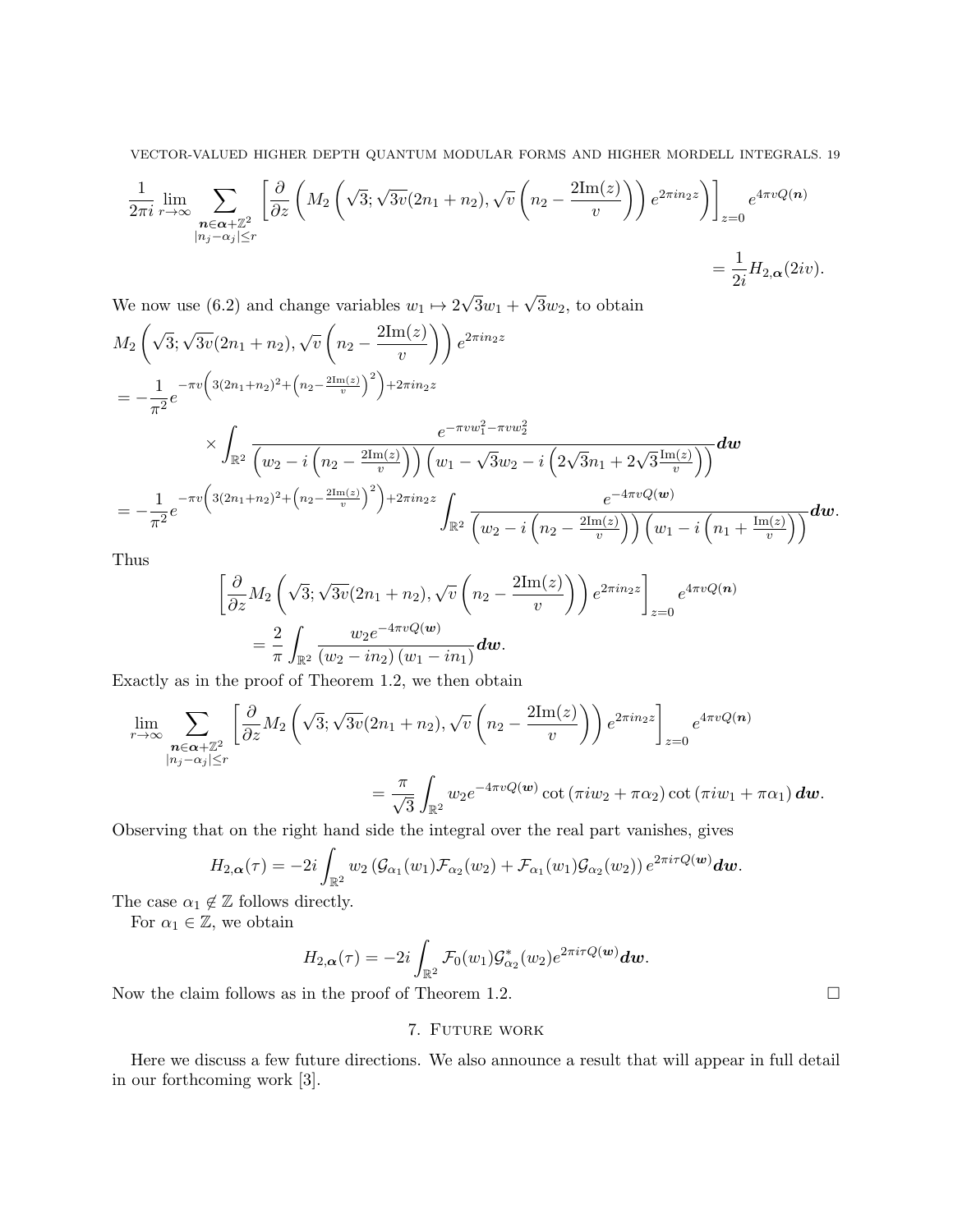7.1. Further examples of rank two false theta functions. In addition to the function F studied in [2], there are additional rank two false theta functions studied by the first and third author in [5]. To be more precise, define, for  $1 \leq s_1, s_2 \leq p$ 

$$
\mathbb{F}_{s_1, s_2}(q) := \sum_{\substack{m_1, m_2 \ge 1 \\ m_1 \equiv m_2 \pmod{3}}} \min(m_1, m_2) q^{\frac{p}{3} \left( \left(m_1 - \frac{s_1}{p}\right)^2 + \left(m_2 - \frac{s_2}{p}\right)^2 + \left(m_1 - \frac{s_1}{p}\right) \left(m_2 - \frac{s_2}{p}\right) \right)} \times \left(1 - q^{m_1 s_1} - q^{m_2 s_2} + q^{m_1 s_1 + \left(m_1 + m_2\right) s_2} + q^{m_2 s_2 + \left(m_1 + m_2\right) s_1} - q^{(m_1 + m_2)(s_1 + s_2)}\right).
$$

We will show in [3] that these series are also higher depth quantum modular forms with quantum set Q. We believe that these series decompose into two vector-valued higher depth quantum modular forms of weight one and two.

# 7.2. Example: two-dimensional vector-valued quantum modular forms of depth two. The previous two-parametric family of rank two false theta functions  $\mathbb{F}_{s_1,s_2}(q)$  takes a particularly nice shape for  $p = 2$ . In this case it can be shown that the only contribution comes from the weight one component and that only two false theta functions contribute. Their companions are double Eichler integrals with a basis

$$
\int_{-\overline{\tau}}^{i\infty} \int_{w_1}^{i\infty} \frac{\eta(w_1)^3 \eta(3w_2)^3}{\sqrt{-i(w_1+\tau)}\sqrt{-i(w_2+\tau)}} dw_2 dw_1 \qquad \int_{-\overline{\tau}}^{i\infty} \int_{w_1}^{i\infty} \frac{\eta(w_1)^3 \eta(\frac{w_2}{3})^3}{\sqrt{-i(w_1+\tau)}\sqrt{-i(w_2+\tau)}} dw_2 dw_1.
$$

This gives a two-dimensional vector-valued quantum modular form of depth two and weight one.

### **REFERENCES**

- [1] S. Alexandrov, S. Banerjee, J. Manschot, and B. Pioline, Indefinite theta series and generalized error functions, arXiv:1606.05495.
- [2] K. Bringmann, J. Kaszian, and A. Milas, Higher depth quantum modular forms, multiple Eichler integrals, and  $sI<sub>3</sub>$  false theta functions, Research in the Mathematical Sciences 6 (2019), arXiv:1704.06891.
- [3] K. Bringmann, J. Kaszian, and A. Milas, *Some examples of higher depth vector-valued quantum modular forms*, submitted for publication.
- [4] K. Bringmann and A. Milas, W-algebras, false theta functions and quantum modular forms, International Mathematical Research Notices 21 (2015), 11351–11387.
- [5] K. Bringmann and A. Milas, W-algebras, higher rank false theta functions, and quantum dimensions, Selecta Mathematica 23 (2017), 1-30.
- [6] F. Brown, A class of non-holomorphic modular forms I, Research in the Mathematical Sciences 5 (2018), 7.
- [7] F. Brown, A class of non-holomorphic modular forms II: equivariant iterated Eisenstein integrals, arXiv:1708.03354.
- [8] T. Creutzig and A. Milas, False Theta Functions and the Verlinde formula, Advances in Mathematics 262 (2014), 520-554.
- [9] T. Creutzig and A. Milas, Higher rank partial and false theta functions and representation theory, Advances in Mathematics 314 (2017), 203-227.
- [10] T. Creutzig and D. Ridout, Modular data and Verlinde formulae for fractional level WZW models II. Nuclear Physics B 875.2 (2013), 423-458.
- [11] T. Creutzig, A. Milas, and S. Wood, On regularized quantum dimensions of the singlet vertex operator algebra and false theta functions, International Mathematical Research Notices 5 (2017), 1390-1432.
- [12] A Deitmar, I Horozov, *Iterated Integrals and higher order invariants*, Can. J. Math. **65** (2013) 544-552.
- [13] N. Diamantis, R. Sreekantan, Iterated integrals and higher order automorphic forms, Commentarii Mathematici Helvetici 81(2) (2006), 481-494.
- [14] S. Gukov, D. Pei, P. Putrov, and C. Vafa, BPS spectra and 3-manifold invariants, arXiv:1701.06567.